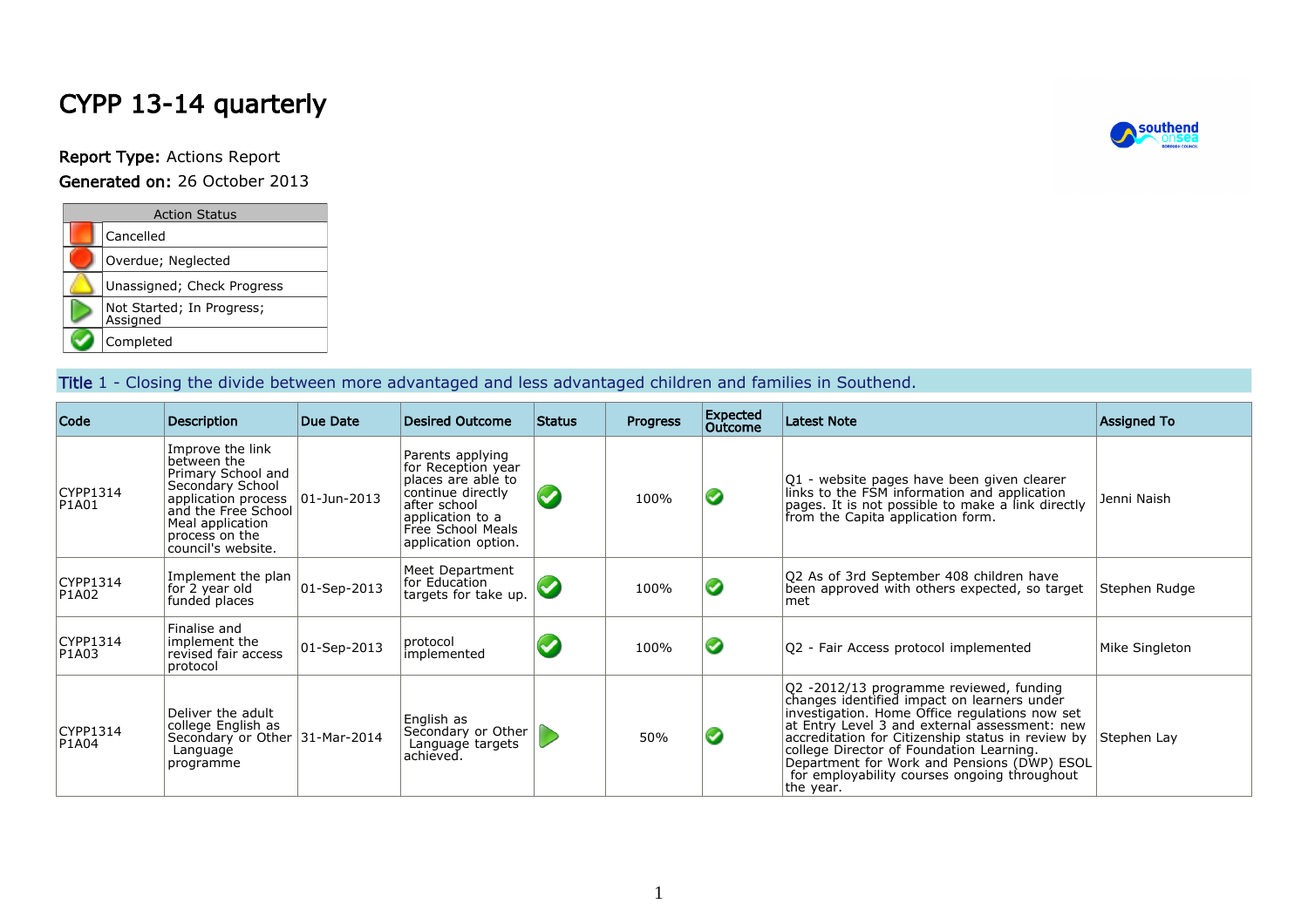| CYPP1314<br>P1A05 | Improve the<br>targeting of family<br>learning for families 31-Mar-2014<br>living in the $0-30\%$<br>areas of deprivation                                      |             | Family Learning<br>programmes<br>delivered in target<br>communities.                                                               |                            | 50%  | ◙ | Q1 - Review of 'Super Output' area data with<br>children centres in progress; including more<br>rigorous postcode analysis to inform priorities<br>for the 2013/14 programme to commence in<br>September 2013. Working with other partners<br>as part of the big lottery bid for healthy<br>lifestyles in young children focusing on the most<br>deprived areas.                                      | Stephen Lay       |
|-------------------|----------------------------------------------------------------------------------------------------------------------------------------------------------------|-------------|------------------------------------------------------------------------------------------------------------------------------------|----------------------------|------|---|-------------------------------------------------------------------------------------------------------------------------------------------------------------------------------------------------------------------------------------------------------------------------------------------------------------------------------------------------------------------------------------------------------|-------------------|
| CYPP1314<br>P1A06 | Oversee the<br>Poverty Action Plan                                                                                                                             | 31-Mar-2014 | Provide 3 reports<br>per year on<br>progress with the<br>Poverty Action Plan<br>to the Success for<br>All Children Group           |                            | 66%  | ◙ | O2 - Second report presented to Success For All Stephen Rudge<br>Children Group in September.                                                                                                                                                                                                                                                                                                         |                   |
| CYPP1314<br>P1A07 | Enhanced data<br>analysis between<br>Early Years<br><b>Foundation Stage</b><br>and Key Stage 1                                                                 | 01-Mar-2014 | Analysis developed<br>to enable better<br>tracking of progress                                                                     |                            | 50%  | ❤ | Q2 - The assessment and analysis reporting<br>period for Primary schools is now complete for<br>the year. An in-depth report into the attainment<br>of less advantaged families is well underway.<br>The report looks across the last 5 years. It is<br>expected that this report will not provide any<br>surprises but it will clarify target areas and<br>highlight the greatest areas for concern. | <b>Tom Dowler</b> |
| CYPP1314<br>P1A08 | Deliver the jointly<br>agreed action plan<br>to target support<br>for families living in $ 31$ -Mar-2014<br>the 0-30% most<br>deprived areas in<br>the borough |             | 37% of children<br>centres users are<br>resident in the 0-<br>30% Super Output<br>Areas                                            | $\blacktriangledown$       | 100% | ◙ | Q1 - Progress against this target is reviewed<br>constantly and is an agenda item on the<br>Children's Centre Managers Meeting. Current<br>figure stands at 39%                                                                                                                                                                                                                                       | Elaine Hammans    |
| CYPP1314<br>P1A09 | Deliver training and<br>support to schools<br>on Universal Credit<br>and the impact it<br>will have on Free<br>School Meals<br>applications.                   | 31-Oct-2013 | Deliver 2 sessions<br>and prepare 1<br>quidance pack                                                                               |                            | 60%  | ◙ | Q2 - We are still providing information and<br>quidance to schools via the telephone on<br>general free school meals issues. As the<br>government issues more guidance on<br>FSM/Universal Credit this will be communicated<br>to schools via information and workshops.                                                                                                                              | Jenni Naish       |
| CYPP1314<br>P1A10 | Deliver a loan shark<br>awareness event<br>for professionals<br>working with<br>vulnerable people<br>and families in<br>Southend                               | 30-Jun-2013 | 60 professionals<br>take up places on<br>the event                                                                                 | $\boldsymbol{\mathcal{G}}$ | 100% | Ø | Q1 - Patrick Brown from the Stop Loansharking<br>Team carried out two 2 hour awareness raising<br>sessions for the Department for People (Adults<br>& Children's) for over 45 members of staff from<br>Council and partner organisations on<br>Wednesday, 26 June 2013.                                                                                                                               | Sarah Range       |
| CYPP1314<br>P1A11 | Develop analysis to<br>explore<br>geographical and<br>claim type date of<br>how the essential<br>living fund is used                                           | 31-Mar-2014 | A report to the child<br>poverty group on<br>how the fund is<br>utilised across<br>Southend                                        |                            | 0%   |   | Q2 - Child Poverty Group has received an<br>update ont eh use of the fund so far and the<br>group have been consulted on a revision to the<br>working procedures and to the approved list of<br>items the fund can be used to purchase.                                                                                                                                                               | Veronica Dewsbury |
| CYPP1314<br>P1A12 | Increase the<br>numbers of learners<br>taking up the Music<br>Ensemble discount<br>scheme by<br>improving<br>communication and<br>publicity                    | 31-Dec-2013 | Increase from 5 to<br>50 the number of<br>learners accessing<br>discounts. Baseline<br>and targets to be<br>agreed by June<br>2013 |                            | 100% |   | Q2. Saturday Music School, now renamed as<br>Southend Academy of Music, launched on 21st<br>September. 5 attendees on 100% discount. 2<br>on 50% discount                                                                                                                                                                                                                                             | Phil Warner       |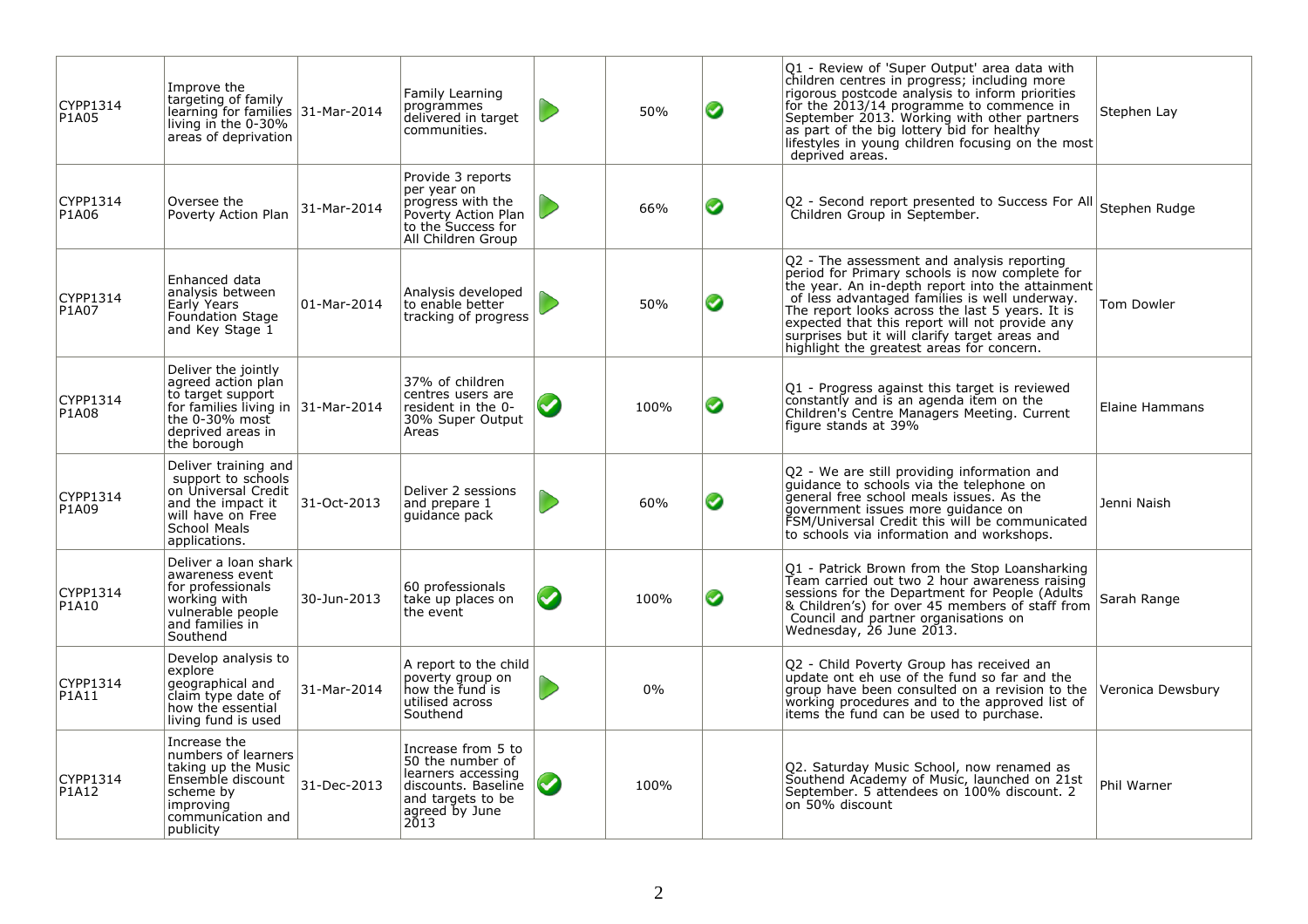| CYPP1314<br>P1A13 | Research and<br>develop best<br>practice guidance<br>for Pupil Premium<br>spending by<br>31/12/2013                                                                                                                                                                                          | 31-Dec-2013 | Distribute new<br>quidelines for<br>schools to use in<br>2013 ensuring<br>improved outcomes<br>for learners and<br>the identification<br>and sharing of<br>good practice.                                              |                      | 50%  |   | Q2. Research completed. recommendations fed<br>into Director's Briefing and SI Inspection<br>regime.                                                                                                                                                             | Christopher Cheswright<br>: Phil Warner |
|-------------------|----------------------------------------------------------------------------------------------------------------------------------------------------------------------------------------------------------------------------------------------------------------------------------------------|-------------|------------------------------------------------------------------------------------------------------------------------------------------------------------------------------------------------------------------------|----------------------|------|---|------------------------------------------------------------------------------------------------------------------------------------------------------------------------------------------------------------------------------------------------------------------|-----------------------------------------|
| CYPP1314<br>P1A14 | Improve monitoring<br>and evaluation<br>systems to ensure<br>that School Support<br>Partners can be<br>held accountable<br>for identifving<br>issues and<br>implementing<br>improvement<br>measures.                                                                                         | 30-Mar-2014 | School Support<br>Partners<br>understand and<br>work to<br>accountability<br>measures                                                                                                                                  |                      | 49%  | ◙ | Q2. New SLAs and guidance issued                                                                                                                                                                                                                                 | Christopher Cheswright<br>: Phil Warner |
| CYPP1314<br>P1A15 | Oversee transition<br>from Foundation<br>Learning to Study<br>programmes                                                                                                                                                                                                                     | 30-Sep-2013 | Programmes in<br>place for 2013<br>academic year                                                                                                                                                                       | $\bullet$            | 100% |   | Q1. All partners advised and aware of changes.<br>Continuing to work with new Free School at<br>Southend YMCA                                                                                                                                                    | David Coleman; Phil<br>Warner           |
| CYPP1314<br>P1A16 | Develop and pilot<br>cross-phase<br>moderation clusters<br>for full roll out in<br>September 2013. 1<br>Headteacher, in<br>collaboration with<br>the Local Authority,<br>to lead an<br>initiative for cross-<br>phase moderation -<br>Early Years, Key<br>Stage 1, Key Stage<br>2 and Year 6 | 30-May-2013 | Cross-phase<br>moderation<br>implemented to<br>ensure better<br>progression<br>between phases,<br>increased<br>confidence in data<br>and better links<br>between key stages<br>and better<br>outcomes for<br>learners. | $\blacktriangledown$ | 100% |   | Q1 - Moderation has been successfully<br>implemented and the first phase is now<br>complete. The next project will be to analyse<br>the results and look to implement further<br>recommendations in the Autumn term                                              | Dani Wade; Phil<br>Warner               |
| CYPP1314<br>P1A17 | Establish and<br>facilitate 2 school<br>self-improvement<br>groups of schools<br>who have been<br>graded as 'requires<br>improvement' by<br>Ofsted or School<br>Review Group                                                                                                                 | 20-Jul-2013 | Schools in 'requires<br>improvement'<br>category to show<br>areas of<br>improvement and<br>movement towards<br>'aood'                                                                                                  | $\blacktriangledown$ | 100% |   | Q1. Two school self-improvement groups have<br>been established led by 2_Local Leaders of<br>Education Headteachers. The groups have met<br>and there is ongoing evaluation of impact.                                                                           | Alison Hoy; Phil Warner                 |
| CYPP1314<br>P1A18 | Policies and<br>procedures to be<br>developed for use<br>by System Leaders<br>including National<br>Leaders <sup>®</sup><br>Education/Local<br>Leaders<br>Education/Specialist<br>Leaders Education<br>and Teaching and<br>Learning<br>Practitioners                                         | 01-Jul-2013 | System Leaders<br>from Southend and<br>Thurrock to attend<br>a launch event and<br>receive System<br>Leadership toolkit                                                                                                | $\bullet$            | 100% |   | Q1 - Policies and procedures have been<br>developed in collaboration with the South Essex<br>Teaching School Alliance and Thurrock LA.<br>System Leadership handbooks have been<br>produced and circulated to all System Leaders<br>for use from September 2013. | Alison Hoy; Phil Warner                 |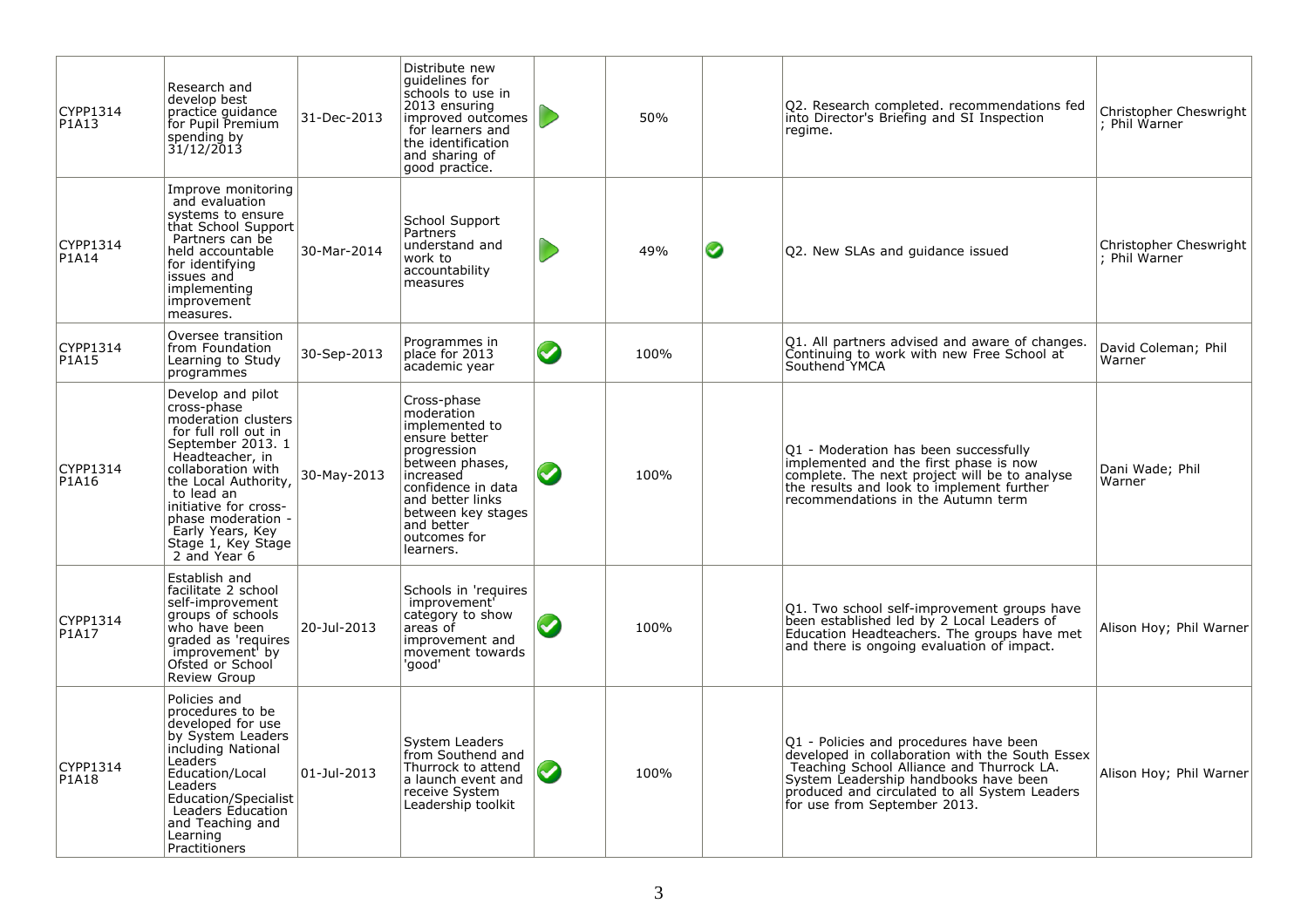| CYPP1314<br>P1A19 | Raise awareness of<br>the impact of Key<br>Stage 4 reforms to<br>headline figures<br>and teaching and<br>learning pedagogy                                                        | 31-Jul-2013 | The impact of Local<br>Authority<br>intervention is<br>evident from RAISE<br>online / GCSE<br>results.                                   |                       | 100% | ◙ | Q2 Raiseonline data for EBacc subjects due to<br>be published mid Dec 2013 - this will allow an<br>analysis of any changes to the percentage os<br>students entered and achieving EBacc progress<br>measure.<br>data packs are to be distributed 03/10/13<br>OfQual consultation on KS4 subject content still<br>in progress, we are waiting for the<br>governments response.<br>new national curriculum has been published -<br>read<br>As target parameters have been changed, this<br>target has become longer term and dependent<br>upon government responses and Raiseonline<br>data. | Karen Collard; Phil<br>Warner                                      |
|-------------------|-----------------------------------------------------------------------------------------------------------------------------------------------------------------------------------|-------------|------------------------------------------------------------------------------------------------------------------------------------------|-----------------------|------|---|--------------------------------------------------------------------------------------------------------------------------------------------------------------------------------------------------------------------------------------------------------------------------------------------------------------------------------------------------------------------------------------------------------------------------------------------------------------------------------------------------------------------------------------------------------------------------------------------|--------------------------------------------------------------------|
| CYPP1314<br>P1A23 | To undertake timely<br>psychological<br>assessments using<br>theoretical models<br>in order to develop<br>a package of<br>support.                                                | 31-Mar-2014 | Psychological<br>assessment will be<br>completed within<br>28 days of referral.                                                          | $\boldsymbol{\omega}$ | 100% | ◙ | Q2 - There is a record of a further 64<br>psychological assessments/consultations that<br>were conducted. Of those reports, 100% were<br>returned within the 28 day timescale.                                                                                                                                                                                                                                                                                                                                                                                                             | Colin Gordon                                                       |
| CYPP1314<br>P1A24 | To ensure that all<br>Child and Family<br>Early Intervention<br>Team officers refer<br>families with<br>unemployment<br>issues to<br>Department of<br>Work and Pensions.          | 31-Mar-2014 | A visible increase<br>from Department of $\int$<br>Work and Pensions<br>records of families<br>being referred.                           |                       | 50%  |   | Q2; The Child and Family Early Intervention<br>Team have referred two cases to the DWP as<br>the issues highlighted for families are<br>unemployment related and will encourage child<br>and family early intervention officers to refer to<br>DWP. We will work with DWP to ensure that<br>their profile is raised amongst lead professionals<br>in schools to refer families to DWP where<br>unemployment is an issue.                                                                                                                                                                   | Kirsty Edmonds;<br>Jacqui Lipyeat; Katie<br>Meeks; Victoria Pallen |
| CYPP1314<br>P1A25 | Prepare for the<br>implementation of<br>the new statutory<br>integrated<br><b>Education Health</b><br>and Care plan as<br>per national<br>requirements                            | 31-Mar-2014 | new statutory<br>processes<br>embedded in<br>schools and Local<br>Authority services                                                     |                       | 20%  | ◙ | Q2 team of 10 people attended regional<br>pathfinder workshops. Agreement to establish a<br>multi agency project Board to oversee the<br>change processes. New SEN service manager<br>appointed. Borough SENCOs briefed                                                                                                                                                                                                                                                                                                                                                                    | Linda Harrison; Ian<br>McFee                                       |
| CYPP1314<br>P1A26 | Implement the first<br>year of the 3 year<br>Special Educational<br>Needs strategy and<br>monitor the action<br>plans                                                             | 31-Mar-2014 | Strategy launched,<br>performance<br>framework in place<br>and monitored by<br>the Special<br><b>Educational Needs</b><br>strategy group |                       | 50%  | ◙ | Q2 Strategy finalised. Sub action plans<br>completed and reported to the SEN strategy<br>group                                                                                                                                                                                                                                                                                                                                                                                                                                                                                             | Sandra Bingham                                                     |
| CYPP1314<br>P1A27 | Reorganise the<br>targeted and<br>specialist<br>Behavioural,<br>Emotional and<br>Social Difficulties<br>provision with the<br>establishment of<br>the new college<br>arrangements | 30-Sep-2013 | College established<br>with the<br>governance in place<br>and executive head<br>appointed and a<br>new staffing<br>structure completed   |                       | 90%  | ◙ | Q2 Seabrook College established. Executive<br>head and new leadership team in place<br>September 1st and new staffing structure<br>completed. The new governing body to be in<br>place for October 1st. Seabrook College<br>introduced at a Business breakfast.                                                                                                                                                                                                                                                                                                                            | Sandra Bingham                                                     |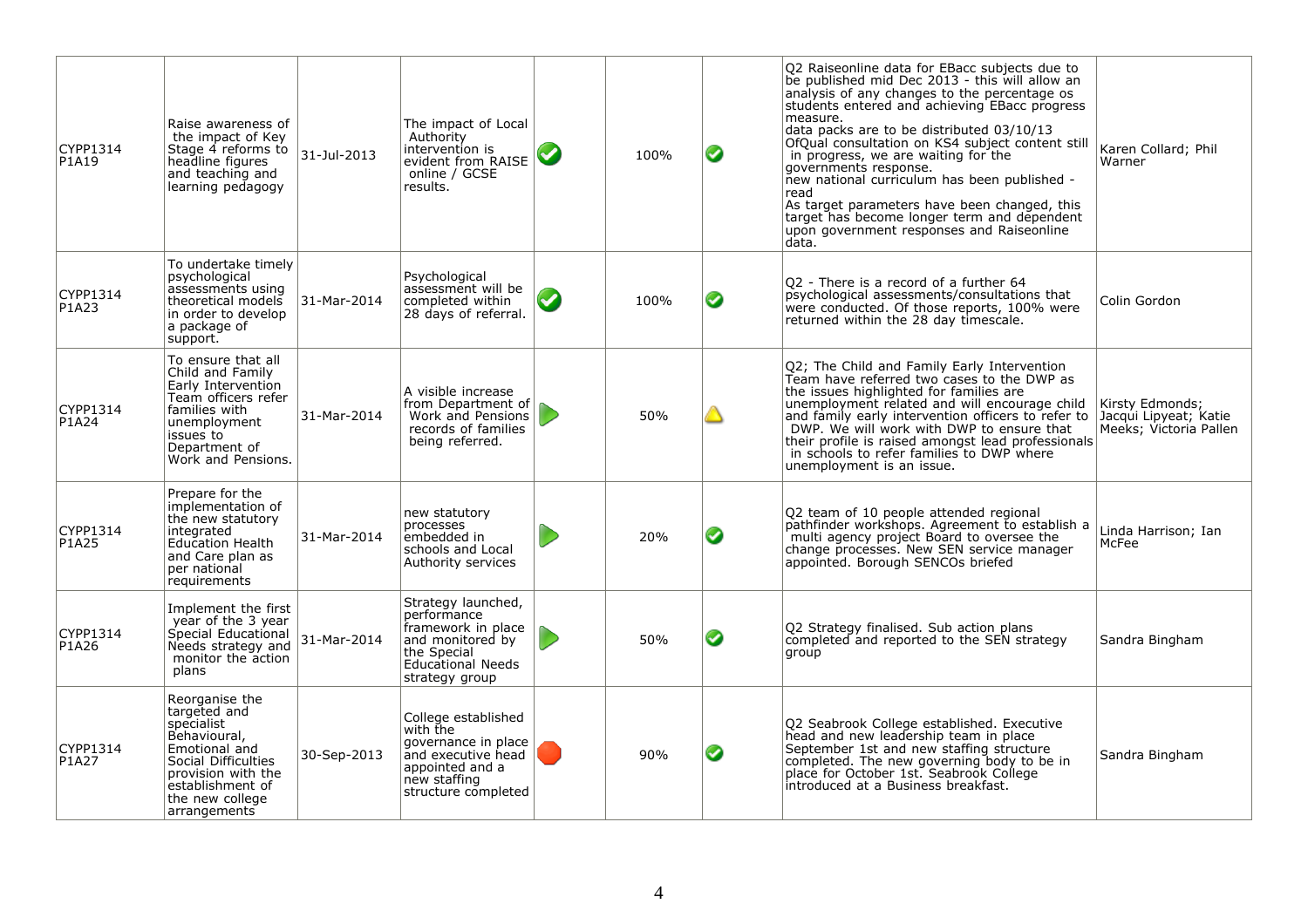| CYPP1314<br>P1A28 | Implement the<br>strategy for Nurture<br>provisión in the<br>Borough with<br>quality assurance<br>systems in place                                                                     | 31-Mar-2014 | All schools have<br>nurture in place and<br>evaluation shows<br>the progress of<br>children                                                       | 40%  | ◙ | Q2 First training programme underway and over<br>subscribed. Recruitment to the post of co-<br>ordinator unsuccessful but interim<br>arrangements in place. Nurture steering group<br>in process of approving the evaluation<br>methodology | Sandra Bingham                    |
|-------------------|----------------------------------------------------------------------------------------------------------------------------------------------------------------------------------------|-------------|---------------------------------------------------------------------------------------------------------------------------------------------------|------|---|---------------------------------------------------------------------------------------------------------------------------------------------------------------------------------------------------------------------------------------------|-----------------------------------|
| CYPP1314<br>P1A29 | redesign the<br>Behaviour Support<br>Service as part of<br>the new<br>Behavioural<br>Emotional and<br>Social Difficulties<br>college<br>arrangements                                   | 31-Mar-2014 | Evaluation from<br>schools is positive<br>and the service can<br>operate successfully<br>as a traded service                                      | 30%  |   | Q2 Recruitment into the Behaviour outreach<br>teacher posts unsuccessful despite 2 national<br>adverts - due to some degree to the temporary<br>nature of the posts. Discussion with heads on<br>looking at other options is underway       | Sandra Bingham                    |
| CYPP1314<br>P1A30 | Establish the new<br>fundina<br>arrangements for<br>Special Educational<br>Needs in<br>mainstream and<br>special schools and<br>units and monitor<br>the effective use of<br>resources | 31-Mar-2014 | new funding and<br>monitoring<br>arrangements in<br>place                                                                                         | 50%  | ◙ | Q2 Review of place numbers and funding<br>arrangements for 2014/15 for special schools<br>and units is underway. Monitoring will begin<br>when the new Service manager takes up post<br>in October                                          | Sandra Bingham                    |
| CYPP1314<br>P1A31 | Implement the Fair<br>Access and<br>Managed Moves<br>Protocols                                                                                                                         | 01-Sep-2013 | All schools sianed<br>up to the protocols<br>and Fair Access<br>Panel in place.<br>Children are placed<br>within 20 school<br>days                | 100% | ◙ | Q2 - Fair Access and Managed moves protocols<br>implemented. Further discussion with secondary<br>heads about managed moves being organised.                                                                                                | Sandra Bingham; Mike<br>Singleton |
| CYPP1314<br>P1A32 | Provide support<br>and challenge to<br>mainstream and<br>special schools to<br>narrow the<br>achievement gap<br>for learners with<br>Special Educational<br><b>Needs</b>               | 31-Mar-2014 | schools audit and<br>self evaluate<br>annually and there<br>are improved<br>outcomes for<br>learners with<br>Special Educational<br><b>Needs</b>  | 50%  | Ø | -- enter new status update --Self-evaluation<br>tool to be discussed with SENCOs at Belfairs<br>(west locality)(23rd October 2013)                                                                                                          | Felicienne Mallia                 |
| CYPP1314<br>P1A33 | Embed new ICT<br>systems in Special<br>Educational Needs<br>team                                                                                                                       | 01-Sep-2013 | statutory<br>assessments<br>completed within<br>timescales and<br>reports produced as<br>required                                                 | 40%  |   | A senior case officer with responsibility for<br>developing the ICT systems is now in post and<br>this work will accelerate.                                                                                                                | Linda Harrison; Ian<br>McFee      |
| CYPP1314<br>P1A34 | increase the range<br>of provision and<br>pathways for<br>learners with<br>Behavioural<br>Emotional and<br>Social Difficulties                                                         | 31-Mar-2014 | Improved outcomes<br>for learners with<br>Behavioural<br>Emotional and<br>Social Difficulties<br>and Fixed and<br>permanent<br>exclusions reduced | 50%  | Ø | Q2 Seabrook College has been established. The<br>new Key stage 4 pathway is in place. The<br>preventative programme for primary and key<br>stage 3 pupils will begin in October                                                             | Sandra Bingham                    |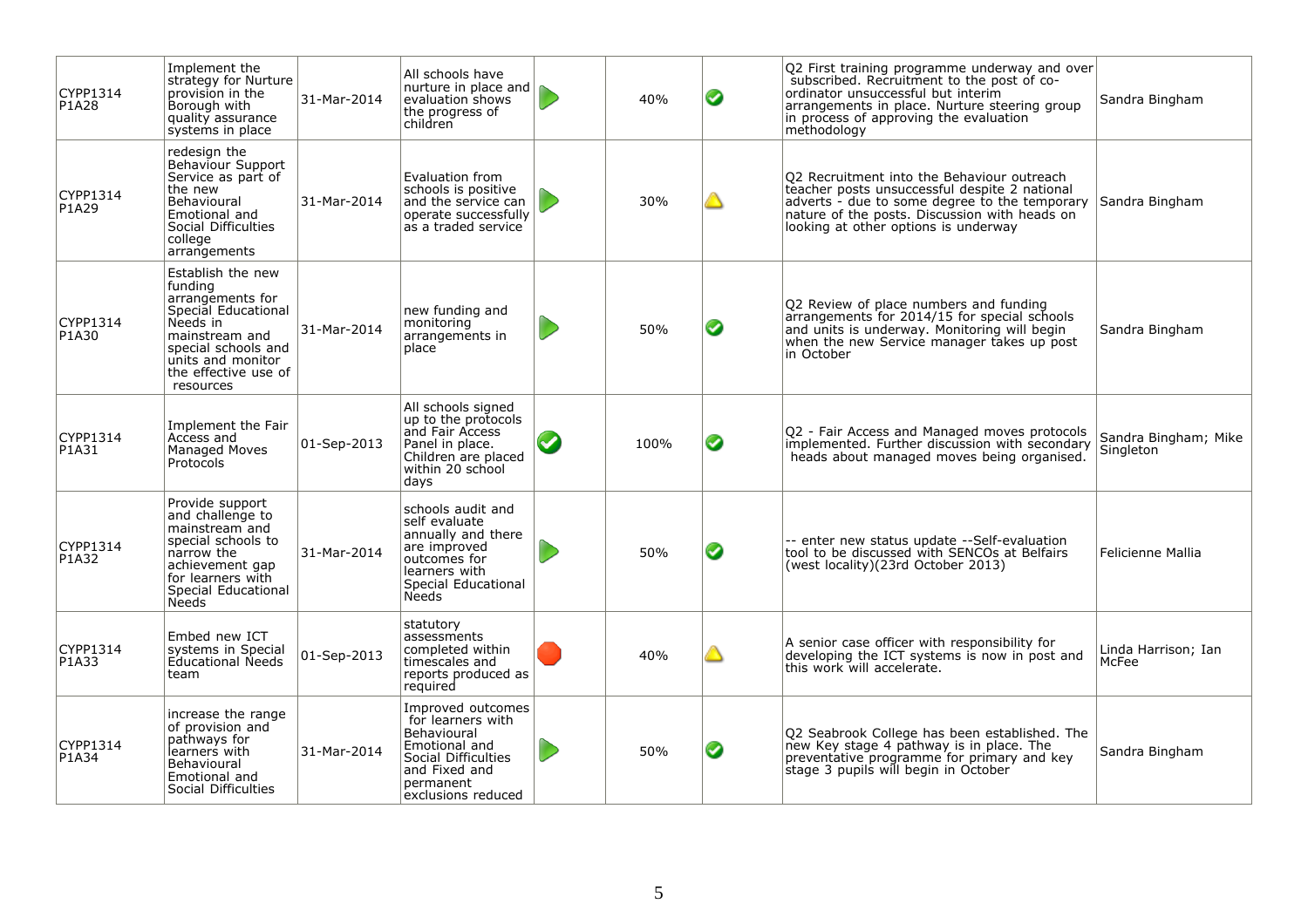| CYPP1314<br>PIA35 | Provide support<br>and challenge to<br>mainstream schools l<br>to develop their<br>strategies and<br>provision for pupil<br>with Behavioural<br>Emotional and | 31-Mar-2014 | More schools are<br>liudaed Good or<br>better at OFSTED<br>$\vert$ inspection and fixed $\vert\hspace{0.4mm}\vert$<br>and permanent<br>exclusions reduced | 40% | <b>Q2</b> Recruitment to the behaviour outreach<br>teacher roles has been unsuccessful but there<br>are potential recruits to the Behaviour outreach<br>worker roles which will support children<br>lin mainstream schools. Advice to schools is<br>being provided by the Executive head and the<br>group manager SEN and Inclusion | Sandra Bingham |
|-------------------|---------------------------------------------------------------------------------------------------------------------------------------------------------------|-------------|-----------------------------------------------------------------------------------------------------------------------------------------------------------|-----|-------------------------------------------------------------------------------------------------------------------------------------------------------------------------------------------------------------------------------------------------------------------------------------------------------------------------------------|----------------|
|                   | Social Difficulties                                                                                                                                           |             |                                                                                                                                                           |     |                                                                                                                                                                                                                                                                                                                                     |                |

### Title 2 - Supporting families at the earliest opportunity to prevent their needs escalating

| Code              | <b>Description</b>                                                                                                                                                                                                                                       | Due Date    | <b>Desired Outcome</b>                                                                                          | <b>Status</b> | <b>Progress</b> | <b>Expected</b><br>Outcome | <b>Latest Note</b>                                                                                                                                                                                                                                                                                                                                                             | <b>Assigned To</b> |
|-------------------|----------------------------------------------------------------------------------------------------------------------------------------------------------------------------------------------------------------------------------------------------------|-------------|-----------------------------------------------------------------------------------------------------------------|---------------|-----------------|----------------------------|--------------------------------------------------------------------------------------------------------------------------------------------------------------------------------------------------------------------------------------------------------------------------------------------------------------------------------------------------------------------------------|--------------------|
| CYPP1314<br>P2A01 | Develop a language<br>and communication<br>strategy for Early<br>Years providers                                                                                                                                                                         | 30-Sep-2013 | Integrated strategy<br>developed with<br>colleagues from<br>health                                              | $\bullet$     | 100%            | ◙                          | Q2 - Strategy developed, training events are<br>taking place and further activity is taking place<br>as a result of the Big Lottery bid                                                                                                                                                                                                                                        | Elaine Hammans     |
| CYPP1314<br>P2A02 | To complete early<br>Common<br>Assessment<br>Frameworks, as<br>appropriate, on<br>young children who<br>are accessing<br>more targeted<br>services prior to<br>entry into school to<br>ensure smooth<br>transition in service<br>delivery and<br>support | 31-Mar-2014 | 10% increase in<br>pre school Common  <br>Assessment<br>Frameworks across<br>Southend                           |               | 100%            | ◙                          | Q2 - On target for CAFs received for 0-5 age<br>range. Q1&2-12/13 = 43. CAFs Q1&2-13/14 =<br>73 CAFs which is a 70% increase.                                                                                                                                                                                                                                                  | Elaine Hammans     |
| CYPP1314<br>P2A03 | Review evidence<br>based parenting<br>across children's<br>centres                                                                                                                                                                                       | 31-Mar-2014 | An agreed menu of<br>parenting<br>interventions to be<br>delivered through<br>children's centres                |               | 35%             | ◙                          | Q2 - current programmes being researched and<br>evaluated                                                                                                                                                                                                                                                                                                                      | Elaine Hammans     |
| CYPP1314<br>P2A04 | Explore the<br>possibility of a<br>homework club for<br>young carers                                                                                                                                                                                     | 30-Sep-2013 | Decision made on<br>whether or not to<br>establish a<br>homework club at<br>Southend Adult<br>Community College |               | 100%            | ◙                          | Q1 - Liaison and planning with young carers co-<br>ordinator, course designed and delivered at<br>Shoebury Youth Centre / My Space. Young<br>people recruited (11 learners - 7th May 13 -<br>11th July 13), initial plan amended during<br>delivery as liaison with parents was more<br>challenging than anticipated in the timescale.<br>Review planned for end of August 13. | Stephen Lay        |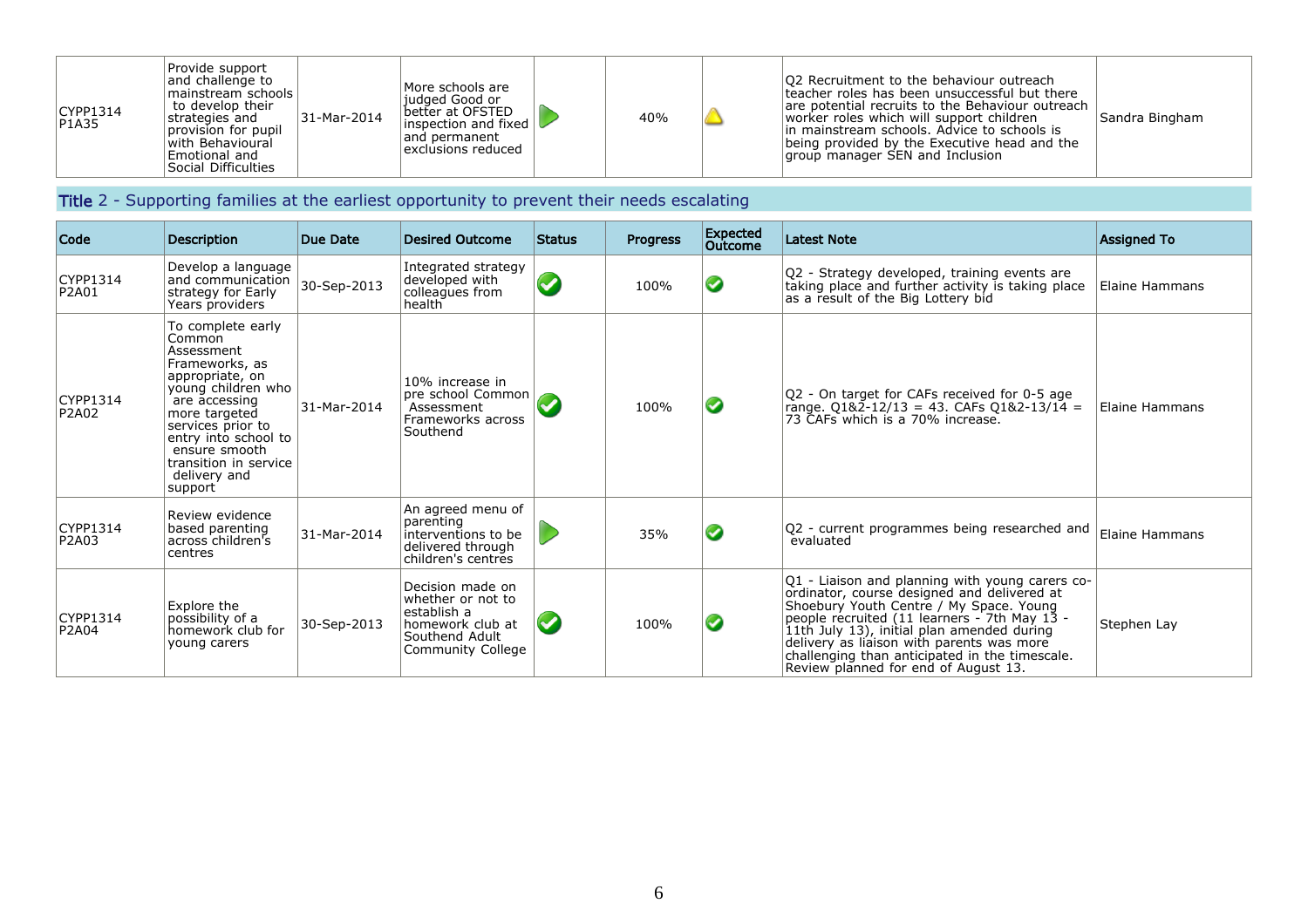| CYPP1314<br><b>P2A05</b> | Deliver the young<br>carers action plan                                                                                                | 31-Mar-2014     | Action plan fully<br>delivered                                                            |                       | 45%  | ◙ | Qtr 2 the target number for young carers is on<br>target numbers are 530. Premier Care Services<br>delivered a successful summer programme with<br>107 young people attending many activities.<br>Premier Care are currently working with 2<br>schools and have appointments for assemblies<br>in others across the borough. Premier Care<br>have made links with practice managers in GP<br>surgeries in Queensway surgery and Highlands<br>surgery. Young Carers made a succesful<br>presentation to Governors Association which has Hackett; Janice Lyons<br>gained an increase of potential fund raising<br>activities through the Rotary Club (Essex) they<br>have asked for a presentation from the young<br>carers to the association in December 2013.<br>IYSS are working with young people on a<br>transition questionairre to see what services<br>they received when they reached 18yrs. A<br>young Carers re-union is planned for November<br>2013. | Jane Allen; Wendy                            |
|--------------------------|----------------------------------------------------------------------------------------------------------------------------------------|-----------------|-------------------------------------------------------------------------------------------|-----------------------|------|---|------------------------------------------------------------------------------------------------------------------------------------------------------------------------------------------------------------------------------------------------------------------------------------------------------------------------------------------------------------------------------------------------------------------------------------------------------------------------------------------------------------------------------------------------------------------------------------------------------------------------------------------------------------------------------------------------------------------------------------------------------------------------------------------------------------------------------------------------------------------------------------------------------------------------------------------------------------------|----------------------------------------------|
| CYPP1314<br>P2A06        | Establish a single<br>gateway for Child<br>and Adolescent<br>Mental Health<br>Service tier 2<br>service in each<br>locality            | 31-Jul-2013     | 5% increase in<br>Common<br>Assessment<br>Frameworks from<br>GPs or health<br>consultants | $\boldsymbol{\omega}$ | 100% | ◙ | Q2 - A single gateway is established for CAMHS<br>and promoted across the Borough.<br>An increase of 5% in the number of CAFs<br>completed by health professionals across the<br>Borough.                                                                                                                                                                                                                                                                                                                                                                                                                                                                                                                                                                                                                                                                                                                                                                        | Jane Arnold: Cathy<br>Braun; Victoria Pallen |
| CYPP1314<br>P2A07        | Deliver training and<br>consultancy in<br>schools to support<br>young people and<br>families in<br>Cognitive<br>Behavioural<br>Therapy | 31-Mar-2014     | training delivered in<br>a minimum of 10<br>schools                                       |                       | 80%  | ◙ | Q2 - Training sessions have been delivered.<br>$\sim$ An additional number of training sessions<br>have been agreed and at the start of the<br>academic term, September 2013.                                                                                                                                                                                                                                                                                                                                                                                                                                                                                                                                                                                                                                                                                                                                                                                    | Colin Gordon                                 |
| CYPP1314<br>P2A08        | Develop a new<br>Parenting Strategy<br>2014/16                                                                                         | $ 01$ -Feb-2014 | Strategy consulted<br>on and<br>implemented                                               |                       | 50%  | ◙ | Q2 - The Parenting Strategy is currently being<br>developed by a wider stakeholder group and in<br>relation to the wider Parenting support offer for<br>parents. Our aim is to publish the offer in<br>conjunction with the college and family action<br>as well as our SEN local offer. The parenting<br>strategy will be updated with this information.                                                                                                                                                                                                                                                                                                                                                                                                                                                                                                                                                                                                        | <b>Gill Manton</b>                           |
| CYPP1314<br>P2A09        | Develop a single<br>assessment<br>document to<br>assessing children's<br>education, care and<br>health needs                           | 01-Feb-2014     | An agreed single<br>assessment form is<br>produced                                        |                       | 50%  |   | Q2 - The Early Help Assessment format is<br>currently being designed by the ICT department<br>with a view to sitting the assessment onto an<br>electronic platform. This format will be<br>considered by parents and GP's to ensure that<br>we have the right format. The Early Help<br>Assessment has been designed to be flexible<br>enough when moving into the statutory process<br>(EHC). A business case is currently being<br>developed to highlight the implications and long<br>term sustainability of this approach.                                                                                                                                                                                                                                                                                                                                                                                                                                   | Gill Manton                                  |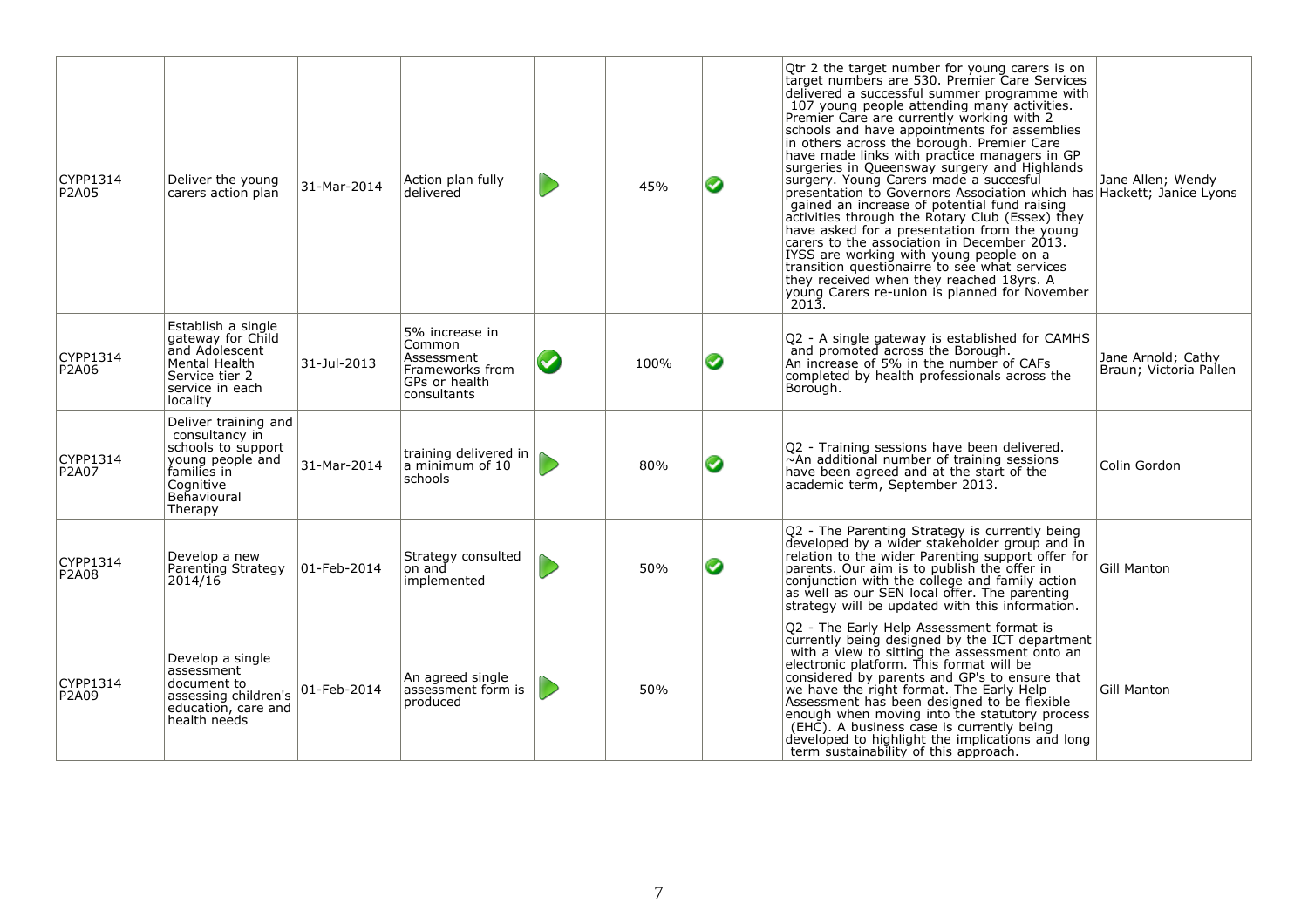| CYPP1314<br>P2A10 | Provide advocacy<br>and support to<br>children with<br>Special Educational 31-Mar-2014<br>Needs and their<br>families at stage 3<br>8.4                 |             | Families report<br>through the use of<br>a survey that they<br>feel supported and<br>understood the<br>Parent Partnership<br>Service. | 64% | ◙ | Q2 Since July 2013 - 77 families have sought<br>support/advice from Parent Partnership Service.<br>11 of the 77 are complex cases which require<br>ongoing involvement at a high level as school<br>placements are either at breaking point or the<br>young person might currently be out of<br>education. 15 home visits have been conducted<br>with a view to completing statutory assessment<br>paperwork or going through proposed<br>statements. 20 school meetings have been held<br>to discuss creative ways of supporting young<br>people with SEN when their school placements<br>are reaching breaking point. 11 annual reviews<br>to offer support and advice to both parents and<br>school staff. 5 Team around the child meetings<br>to discuss the processes around statutory<br>assessment. 1 Child in need meeting where the<br>parent felt she required emotional support. I<br>have met with a prospective Independent<br>Parent Supporter with a view to offering<br>voluntary support to parents if requested | Julie Davis                                                        |
|-------------------|---------------------------------------------------------------------------------------------------------------------------------------------------------|-------------|---------------------------------------------------------------------------------------------------------------------------------------|-----|---|-----------------------------------------------------------------------------------------------------------------------------------------------------------------------------------------------------------------------------------------------------------------------------------------------------------------------------------------------------------------------------------------------------------------------------------------------------------------------------------------------------------------------------------------------------------------------------------------------------------------------------------------------------------------------------------------------------------------------------------------------------------------------------------------------------------------------------------------------------------------------------------------------------------------------------------------------------------------------------------------------------------------------------------|--------------------------------------------------------------------|
| CYPP1314<br>P2A11 | Amend and<br>distribute all Parent<br>Partnership<br>Service information<br>to take into<br>account of new<br>Special Educational<br>Needs legislation. | 31-Mar-2014 | Update information<br>available to<br>families, schools<br>and early years<br>settings.                                               | 20% | ◙ | Q2. Waiting for the new code of practice which<br>should be finalised by central government by<br>the end of the Autumn term. The Parent<br>Partnership Factsheets can be updated to take<br>into account the new changes around<br>Education, Health and Care plans.                                                                                                                                                                                                                                                                                                                                                                                                                                                                                                                                                                                                                                                                                                                                                             | Julie Davis                                                        |
| CYPP1314<br>P2A12 | Communicate new<br>Parent Partnership<br>Service information<br>to schools,<br>families, settings<br>and partners                                       | 31-Mar-2014 | Communication<br>activity plan<br>developed and<br>implemented to<br>raise awareness                                                  | 50% | ◙ | Q2. Parent Partnership Officer to attend<br>Southend Family Voice meeting during October<br>to give an update on the changes within the<br>Code of Practice which will have an impact on<br>the families within Southend and to gain their<br>views on the changes to the Parent Partnership<br>factsheets                                                                                                                                                                                                                                                                                                                                                                                                                                                                                                                                                                                                                                                                                                                        | Julie Davis                                                        |
| CYPP1314<br>P2A13 | Work with children<br>and families with<br>less than 95%<br>attendance                                                                                  | 31-Mar-2014 | 95% attendance                                                                                                                        | 25% | ◙ | Q2 - We have undertaken an end of year<br>analysis of primary school absence for 2012/13<br>Academic Year and the Southend Primary<br>school absence has decreased every year for<br>the past 4 years, the decrease is not as fast as<br>the pace of National Primary School absence<br>reduction. The Southend Primary absence<br>remains slightly above both the national<br>benchmark and our statistical neighbour<br>benchmark. Over the past 4 years there has<br>been a local reduction in absence of 14% where<br>as nationally the reduction has been 17%.                                                                                                                                                                                                                                                                                                                                                                                                                                                               | Kirsty Edmonds;<br>Jacqui Lipyeat; Katie<br>Meeks; Victoria Pallen |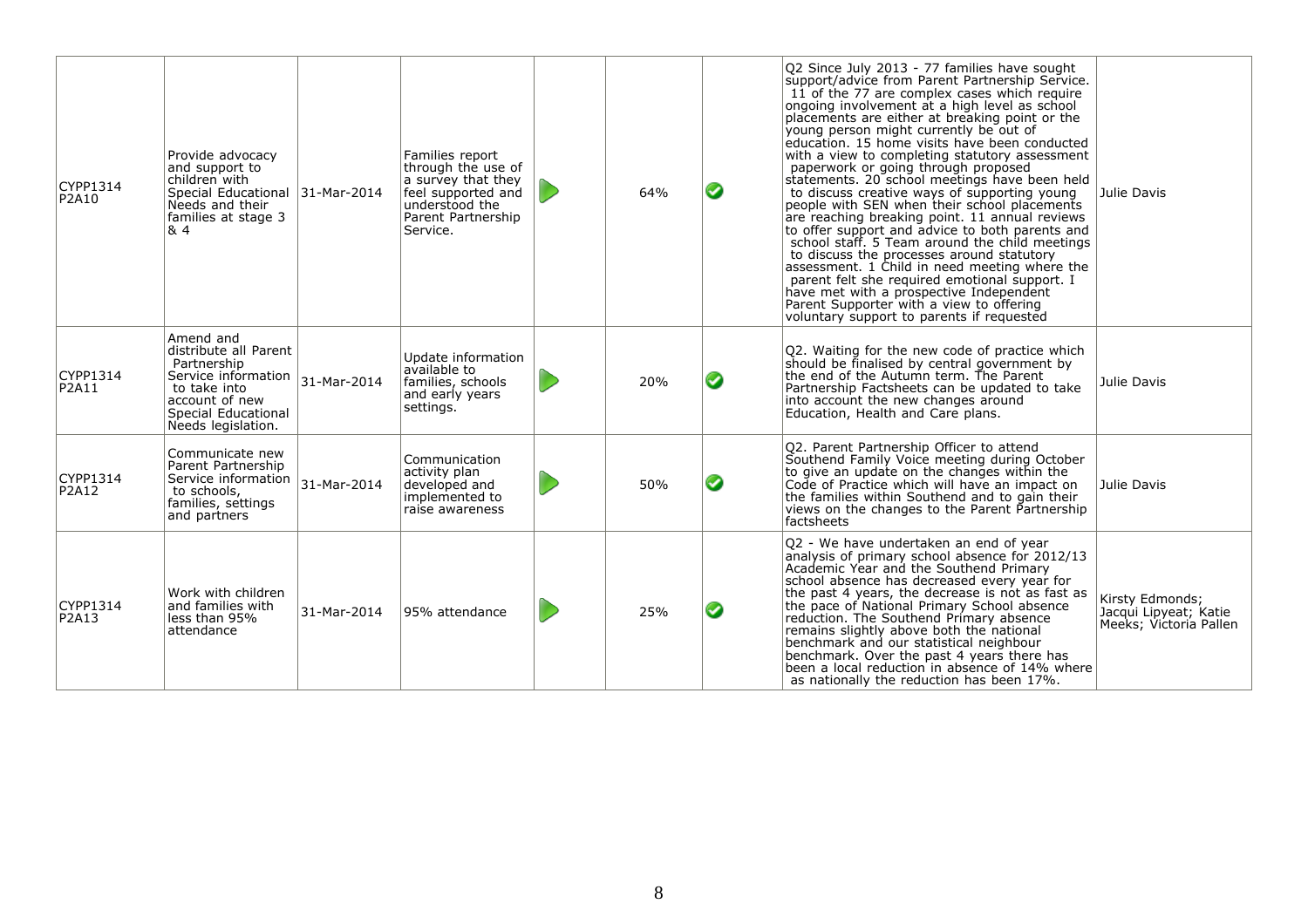| CYPP1314<br>P2A14 | Work with children<br>and families with<br>less than 93.8%<br>attendance                                                                                    | 31-Mar-2014 | 93.8% attendance                                                                                                                 | 25% | ◕ | q2 - We have undertaken an end of year<br>analysis of secondary school absence for<br>2012/13 Academic Year and the absence level<br>in Secondary Schools within the Southend<br>Borough has decreased since 2009 and has<br>stayed consistently below our Statistical<br>Neighbour Average in four consecutive years.<br>However, the National average of Secondary<br>School absence has been steadily falling from<br>7.28% in 2009 to just over 6% in 2012; with a<br>trend suggesting it will continue to fall<br>consistently. Conversely, although both the<br>Statistical Neighbour Average and Southend<br>Schools Overall Absence figures remain below<br>the National throughout the last four years,<br>both saw reductions in 2011 followed my<br>significant increases in the following year<br>(2012) whereas the National figures have<br>always decreased with time year on year. As a<br>result of this we are introducing the 'Attend to<br>Achieve' programme in schools across the<br>Borough this term. This programme includes a<br>set of three activities: one involving School<br>Governor support programme for<br>understanding/analysing school attendance and<br>focus groups with parents/children in each<br>school to better understand their attitudes<br>towards school attendance. | Kirsty Edmonds;<br>Jacqui Lipyeat; Katie<br>Meeks; Victoria Pallen |
|-------------------|-------------------------------------------------------------------------------------------------------------------------------------------------------------|-------------|----------------------------------------------------------------------------------------------------------------------------------|-----|---|------------------------------------------------------------------------------------------------------------------------------------------------------------------------------------------------------------------------------------------------------------------------------------------------------------------------------------------------------------------------------------------------------------------------------------------------------------------------------------------------------------------------------------------------------------------------------------------------------------------------------------------------------------------------------------------------------------------------------------------------------------------------------------------------------------------------------------------------------------------------------------------------------------------------------------------------------------------------------------------------------------------------------------------------------------------------------------------------------------------------------------------------------------------------------------------------------------------------------------------------------------------------------------------------------------------------|--------------------------------------------------------------------|
| CYPP1314<br>P2A15 | Work with children<br>and families with<br>less than 90%<br>attendance                                                                                      | 31-Mar-2014 | 0.9                                                                                                                              | 50% |   | Q2 - We have undertaken an end of year<br>analysis of special school absence for 2012/13<br>Academic Year and the absence level in Special<br>Schools within the Southend Borough has<br>decreased since 2010 and has stayed equal or<br>below our Statistical Neighbour Average in<br>three consecutive years. Furthermore, Southend Kirsty Edmonds;<br>Special School absence levels have been lower<br>than that of the National average over the<br>same time period.<br>However, the National average of Special<br>School absence has been steadily falling from<br>10.7% in 2009, to 9.6% in 2012 with a trend<br>that suggests it will continue to fall consistently.                                                                                                                                                                                                                                                                                                                                                                                                                                                                                                                                                                                                                                          | Jacqui Lipyeat; Katie<br>Meeks; Victoria Pallen                    |
| CYPP1314<br>P2A16 | Ensure that all<br>cases with poor<br>attendance have a<br>Common<br>Assessment<br>Framework                                                                | 31-Mar-2014 | 50% of poor<br>attendance cases<br>have a Common<br>Assessment<br>Framework                                                      | 25% | ◙ | Q2 West locality have 55 active cases 32 have<br>a CAF. 4 are known to specialist services. We<br>are addressing on a school by school basis for<br>the need for a common assessment for any<br>targeted CFEIT intervention unless the family<br>are open to specialist services.                                                                                                                                                                                                                                                                                                                                                                                                                                                                                                                                                                                                                                                                                                                                                                                                                                                                                                                                                                                                                                      | Kirsty Edmonds;<br>Jacqui Lipyeat; Katie<br>Meeks; Victoria Pallen |
| CYPP1314<br>P2A17 | Work in Children's<br>Centres to<br>encourage the use<br>of the Common<br>Assessment<br>Framework in order<br>to aid the<br>transition to<br>Primary School | 31-Mar-2014 | a 15% increase in<br>pre school children<br>being supported<br>with a Common<br>Assessment<br>Framework through<br>to school age | 25% | ◙ | CFEIT west- A total of 4 families have received<br>support - all 4 an active CAF. CFEIO offer 1:1<br>targeted support met through the CAF at Sunny Kirsty Edmonds;<br>days, Prince Avenue and Blenheim Children<br>centre. Our CFEIO attends monthly inclusion<br>meetings held at Blenheim Primary school. This<br>supports sibling cross referencing and supports<br>transition to primary school.                                                                                                                                                                                                                                                                                                                                                                                                                                                                                                                                                                                                                                                                                                                                                                                                                                                                                                                   | Jacqui Lipyeat; Katie<br>Meeks; Victoria Pallen                    |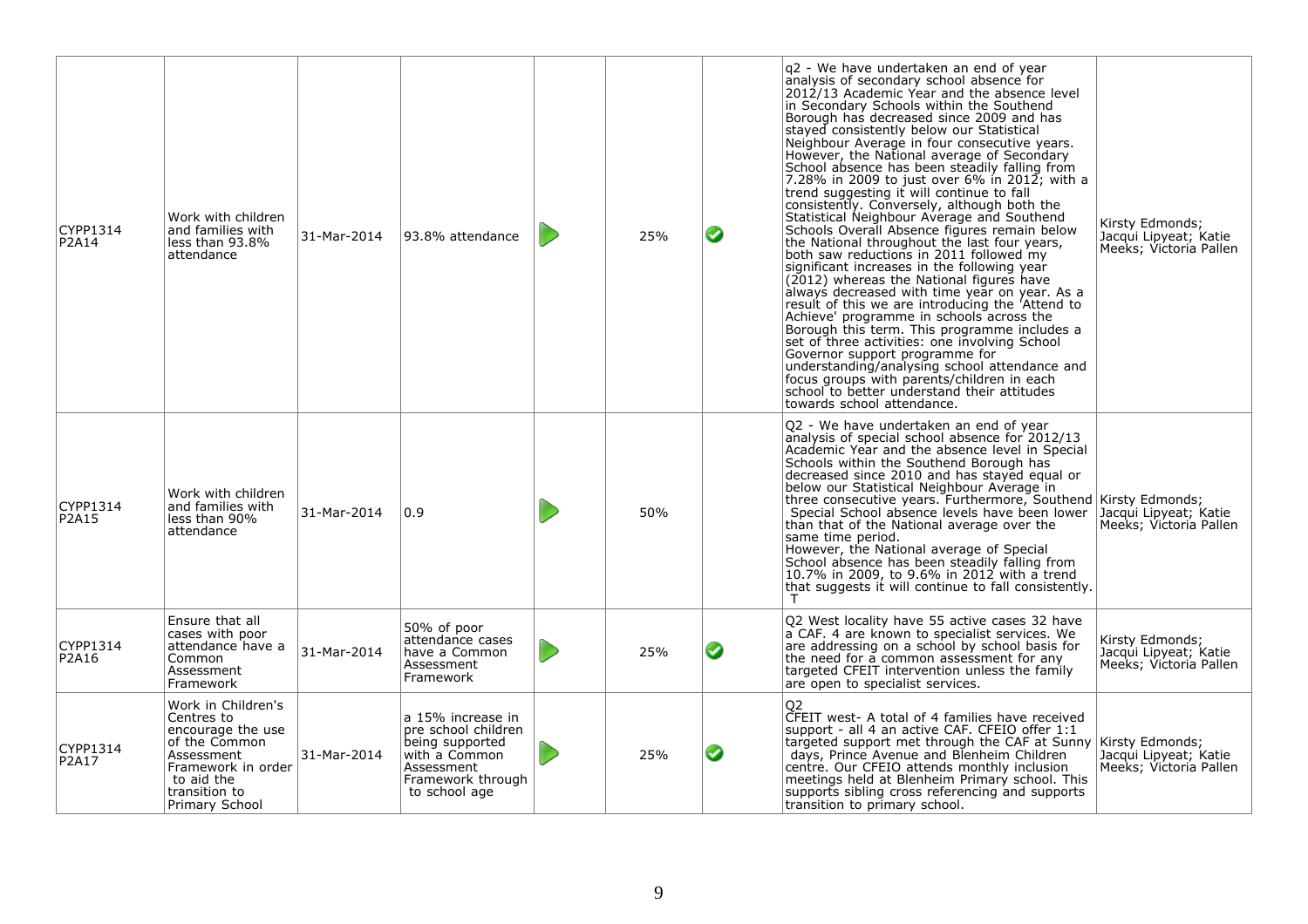| CYPP1314<br>P2A18 | Deliver targeted<br>work to all schools<br>identified as being<br>a Persistent<br>Absence school<br>(where more than<br>10% of school roll<br>are deemed to be<br>Persistently Absent<br>pupils). | 31-Mar-2014 | No schools being<br>classified as having<br>Persistent Absence                                                                                         | 25%  | ◙ | Q <sub>2</sub><br>CFEIT work with one PA school in West. Regular<br>meetings are held looking at a fresh approach<br>in tackling illness and persistant lates. regular<br>late gates take place twice a week. CFEIT are<br>are able to offer extra hours to this PA school.<br>Our CFEIT officer has already met with the<br>head to discuss whole school attendance<br>support in discussion with school governors. In<br>the West locality we still have one PA school<br>which has not bought in.<br>The Central locality have 4 PA schools, support<br>is being provided by intensive casework, regular<br>attendance review meetings and feeding into<br>the SIP B meetings.<br>East Locality continue to have no PA schools,<br>although the schools do have PA students.<br>Intensive case work is completed with these<br>families and if necessary proceed through the<br>court system or issued with Penalty Notices.<br>Referrals are also made to other agencies to<br>help support our work and help support the<br>families to effect change within their lives. | Kirsty Edmonds:<br>Jacqui Lipyeat; Katie<br>Meeks: Victoria Pallen |
|-------------------|---------------------------------------------------------------------------------------------------------------------------------------------------------------------------------------------------|-------------|--------------------------------------------------------------------------------------------------------------------------------------------------------|------|---|--------------------------------------------------------------------------------------------------------------------------------------------------------------------------------------------------------------------------------------------------------------------------------------------------------------------------------------------------------------------------------------------------------------------------------------------------------------------------------------------------------------------------------------------------------------------------------------------------------------------------------------------------------------------------------------------------------------------------------------------------------------------------------------------------------------------------------------------------------------------------------------------------------------------------------------------------------------------------------------------------------------------------------------------------------------------------------|--------------------------------------------------------------------|
| CYPP1314<br>P2A19 | <b>Deliver Emotional</b><br>First Aid training to<br>families with<br>complex needs<br>identified through<br>the Common<br>Assessment<br>Framework                                                | 31-Mar-2014 | 30% of families<br>with complex needs<br>who attended the<br>course; report<br>improvements<br>through the<br>Common<br>Assessment<br>Framework review | 25%  | ◙ | Q2 Waiting for appropriate training to be<br>delivered.                                                                                                                                                                                                                                                                                                                                                                                                                                                                                                                                                                                                                                                                                                                                                                                                                                                                                                                                                                                                                        | Julie Davis                                                        |
| CYPP1314<br>P2A20 | implement the use<br>of Common<br>Assessment<br>Framework in the<br>Early Years<br>assessment<br>processes across<br>education health<br>and care                                                 | 31-Jul-2013 | all professionals<br>use Common<br>Assessment<br>Framework as the<br>single assessment<br>tool in Early Years                                          | 100% | ◙ | Q2 All Early Years settings are using CAF to<br>request intervention beyond initial consultation<br>from EY SEN team and to request statutory<br>assessment. Some children already have input<br>from EY SEN team on starting at setting due to<br>Section 332 referral from Health (1996)<br>Education Act). A family have agreed to trial<br>new Southend Assessment Form.                                                                                                                                                                                                                                                                                                                                                                                                                                                                                                                                                                                                                                                                                                   | Olwen Shalis                                                       |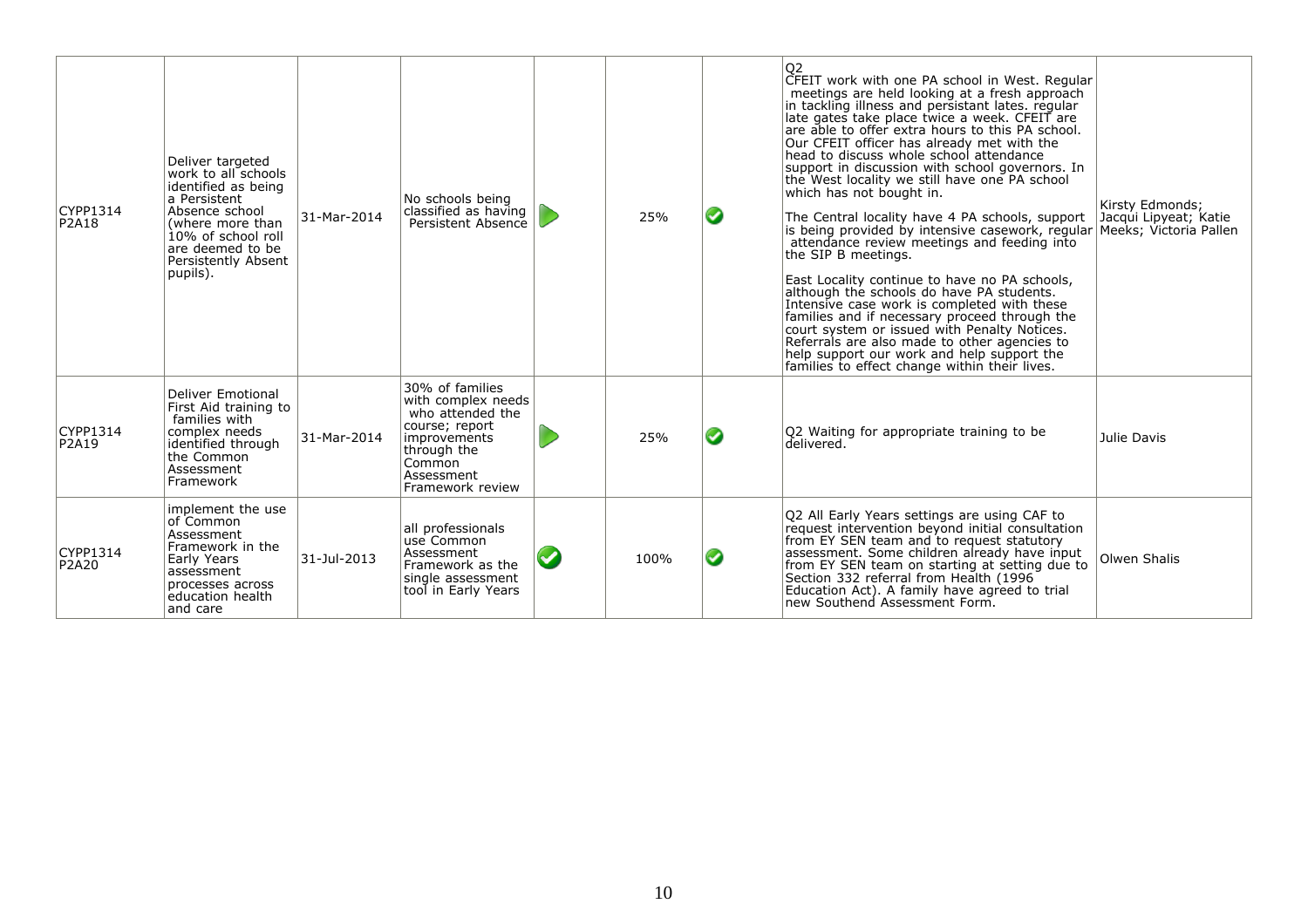| CYPP1314<br>P2A21        | Open objects<br>website (new<br>provider taking<br>place of Open<br>Family Service) to<br>provide online<br>access for<br>parents/carers and<br><b>professionals</b><br>relating to activities<br>and services<br>available across the<br>borough | 30-Jun-2013 | Website launched<br>and communication<br>plan in place   | $\blacktriangledown$ | 100% |   | Q1 2013: A new online directory of services for<br>children and families is planned to launch in<br>July 2013 (testing currently taking place on<br>Capita1 download feeds). The site will run<br>alongside Adult Services' SHIP (Southend<br>Information Point) with a central landing page<br>to access either adult or children and families<br>services. The site will also support Southend's<br>Local Offer. The directory will provide<br>information for universal, targeted and complex<br>services and provide information on available<br>support, childcare, advice and guidance for<br>children and families and can be accessed by<br>the public (parents) and professionals to<br>identify early support and childcare available for<br>children. The Locality Information Officers are<br>responsible for ensuring this information is kept<br>up to date within Capita. Once the website is<br>complete and fully tested a launch and<br>communication plan will be initiated. | Jane Arnold; Cathy<br>Braun; Victoria Pallen |
|--------------------------|---------------------------------------------------------------------------------------------------------------------------------------------------------------------------------------------------------------------------------------------------|-------------|----------------------------------------------------------|----------------------|------|---|-------------------------------------------------------------------------------------------------------------------------------------------------------------------------------------------------------------------------------------------------------------------------------------------------------------------------------------------------------------------------------------------------------------------------------------------------------------------------------------------------------------------------------------------------------------------------------------------------------------------------------------------------------------------------------------------------------------------------------------------------------------------------------------------------------------------------------------------------------------------------------------------------------------------------------------------------------------------------------------------------|----------------------------------------------|
| CYPP1314<br><b>P2A22</b> | Ensure that families<br>area aware of the<br>new website facility 31-Mar-2014<br>by delivering the<br>communication plan                                                                                                                          |             | 800 separate hits<br>by end of March<br>2014             |                      | 50%  |   | Q2: The launch of the new SHIP Directory was<br>delayed due to issues with creating a feed from<br>Capita (where the data is stored) to Open<br>Objects, although this is not completely rectified<br>an agreement was made between systems<br>team and Open Objects to have this working for<br>the 15/10/13. Concerns remain regarding the<br>validity of the childcare data due to similar<br>issues with the Ofsted data feed. If this has not<br>been rectified by the go live date (22/10/13),<br>then the childcare information element of SHIP<br>will not go live to safeguard advertising<br>childcare that has been inspected as<br>inadequate.<br>$25/10/13$ - to clarify there has been 0 hits as<br>the system has yet to go live. The revised 'go<br>live' date is now the $5/11/13$ . Due to the delay<br>in launching the website there may be slippage<br>in meeting the target.                                                                                              | Jane Arnold; Cathy<br>Braun; Victoria Pallen |
| CYPP1314<br>P2A23        | Improved<br>communication with 31-Mar-2014<br><b>GPs</b>                                                                                                                                                                                          |             | Bi-monthly<br>newsletters across<br>all three localities |                      | 16%  | ◙ | O2 The next edition of the GP newsletter is<br>scheduled to be issued in October, the focus of<br>which will be the Common Assessment<br>Framework/Early Help Assessment, Streets<br>Ahead and Private Fostering.                                                                                                                                                                                                                                                                                                                                                                                                                                                                                                                                                                                                                                                                                                                                                                               | Jane Arnold; Cathy<br>Braun; Victoria Pallen |

### Title 3 - Keeping children and young people safe

| Code              | <b>Description</b>                                                    | Due Date    | Desired Outcome                                                                | <b>Status</b> | <b>Progress</b> | Expected<br>Outcome | <b>Latest Note</b>                                                                                              | Assigned To |
|-------------------|-----------------------------------------------------------------------|-------------|--------------------------------------------------------------------------------|---------------|-----------------|---------------------|-----------------------------------------------------------------------------------------------------------------|-------------|
| CYPP1314<br>P3A01 | Co-ordinate the<br> Section 11 audit<br>with Early Years<br>Providers | 31-Jan-2014 | 100% of early<br>$ years$ settings have $ $<br>a completed<br>Section 11 audit |               | 50%             |                     | Q2 - Section 11 tool was sent out to providers<br>lin September, 50% have been returned to date. Elaine Hammans |             |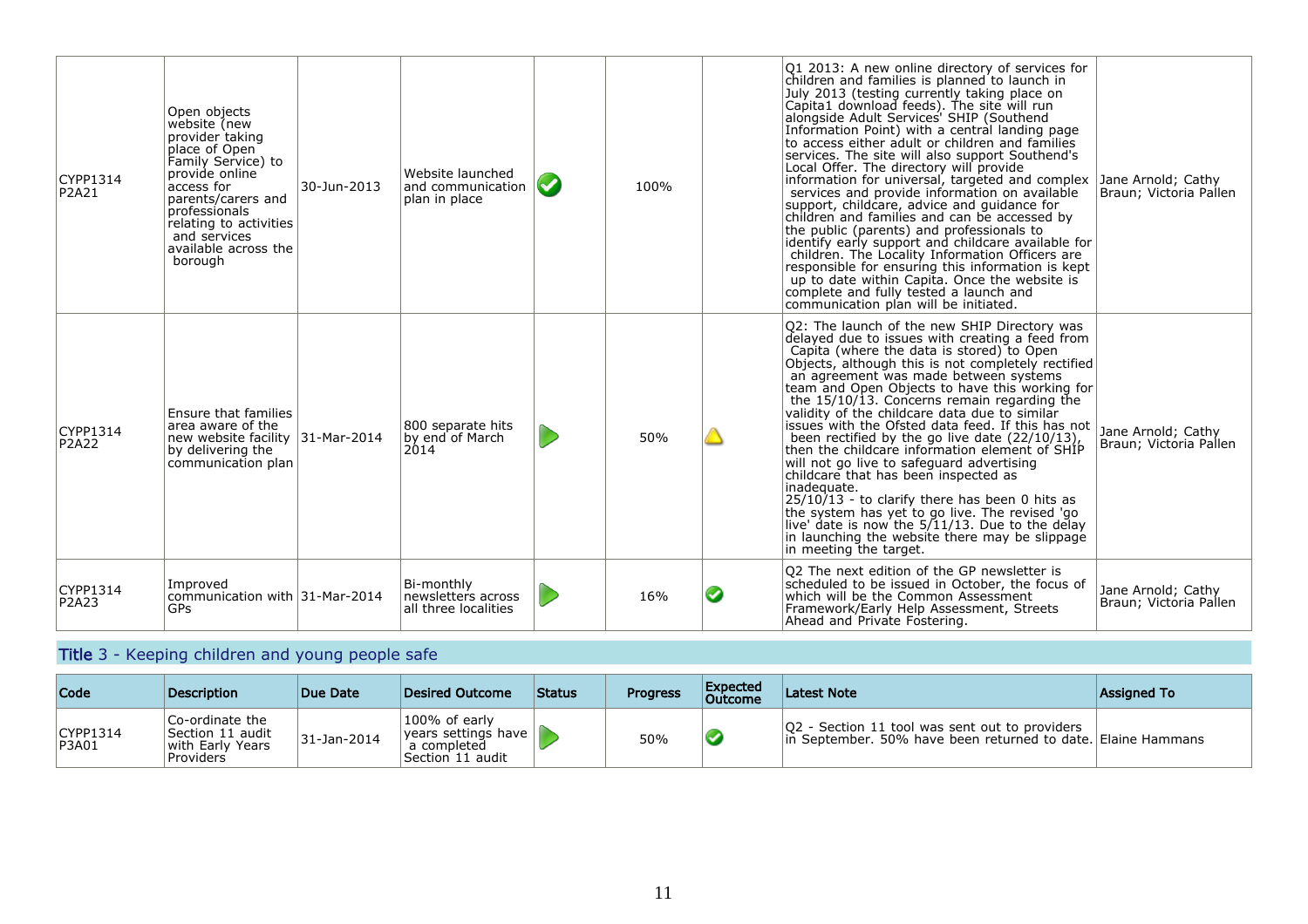| CYPP1314<br>P3A02 | Establish a robust<br>reporting system<br>for children who go<br>missing from care<br>or home                                                 | 31-Dec-2013 | Monthly report<br>provided to<br>Specialist Services<br>Management Group<br>and Departmental<br>Management Team | $\blacktriangledown$ | 100% | ◙ | Q2 - There is now monitoring in place for<br>children who go missing from home and care<br>which includes monitoring the return to<br>home/placement visits. However this has yet to<br>be embedded and there are some issues<br>around completion of the forms relating to the<br>visits on CareFirst for those children who are<br>looked after. For the children who go missing<br>that aren't open to Social Care, where the visits<br>are undertaken by Streets Ahead, this system<br>is working well and visits are completed and<br>recorded in a timely manner. | Laura Llewellyn   |
|-------------------|-----------------------------------------------------------------------------------------------------------------------------------------------|-------------|-----------------------------------------------------------------------------------------------------------------|----------------------|------|---|-------------------------------------------------------------------------------------------------------------------------------------------------------------------------------------------------------------------------------------------------------------------------------------------------------------------------------------------------------------------------------------------------------------------------------------------------------------------------------------------------------------------------------------------------------------------------|-------------------|
| CYPP1314<br>P3A03 | Ensure advice on e-<br>safety is integral<br>with all traded<br>services ICT advice                                                           | 31-Mar-2014 | All systems<br>purchased by<br>schools are installed<br>e-safety compliant                                      |                      | 50%  | ◙ | <b>September 2013:</b> Continue to provide advice<br>and guidance. Attend regular LSCB e-safety sub Mark Churchill<br>group meetings                                                                                                                                                                                                                                                                                                                                                                                                                                    |                   |
| CYPP1314<br>P3A04 | Embed the revised<br>children missing<br>education processes                                                                                  | 30-Sep-2013 | <b>Stakeholders</b><br>participating in<br>process                                                              | $\bullet$            | 100% | ◙ | Q2 - Target completed                                                                                                                                                                                                                                                                                                                                                                                                                                                                                                                                                   | Chrissy Papas     |
| CYPP1314<br>P3A05 | Develop a data and<br>performance<br>response to the<br>new Ofsted<br>requirements for<br>Social Care<br>inspections                          | 31-Jul-2013 | Reporting prepared<br>to respond when<br>inspections<br>commence                                                | $\bullet$            | 100% | ◙ | Q2 - Work is in place to respond to the new<br>$data$ requirements as part of the new inspection $Tom$ Dowler<br>framework published in September                                                                                                                                                                                                                                                                                                                                                                                                                       |                   |
| CYPP1314<br>P3A06 | Develop a data and<br>performance<br>response to the<br>Munro review and<br>working together                                                  | 01-Dec-2013 | Data and<br>Performance needs<br>arising from Munro<br>and working<br>together are<br>responded to              |                      | 60%  | ◙ | Q2 - The DfE have, to date, only adopted<br>certain of the recommendations from the Munro<br>report. We have stayed up to date and in line<br>with the DfE and their requirements and will<br>continue to do so.                                                                                                                                                                                                                                                                                                                                                        | <b>Tom Dowler</b> |
| CYPP1314<br>P3A07 | Revise and<br>implement the<br>workforce for<br>excellence strategy<br>to reflect Southend<br>response to local<br>and national<br>priorities | 31-Mar-2014 | Revised strategy<br>agreed at<br>Departmental<br>Managers Team.                                                 |                      | 75%  | ◙ | September 2013: Q2 - As Q1. The WfE<br>Strategy will be reviewed in October/November<br>2013.                                                                                                                                                                                                                                                                                                                                                                                                                                                                           | Robert Malliff    |
| CYPP1314<br>P3A08 | Undertake an audit<br>of school travel<br>plans                                                                                               | 31-Mar-2014 | audit completed                                                                                                 | $\bullet$            | 100% | ◙ | Q2 - School Travel Workshop due on 2nd<br>October had to be postponed but will be held in<br>November and will be open to all schools.<br>Workshop will include Road Safety, Cycling in<br>the Curriculum, Bikeability, writing of School<br>Travel Plans. One workshop to be held in each<br>Locality by March 2014 but all workshops will<br>be open to all schools. Workshops to be<br>supported by all partners including Public<br>Health, Fire Brigade and Police.                                                                                                | Anne Igoe         |
| CYPP1314<br>P3A09 | Ensure updated<br>travel plans form<br>part of any school<br>capital expansion<br> plans                                                      | 31-Mar-2014 | Plans in place                                                                                                  |                      | 50%  | ◙ | Q2 - All planning applications include school<br>travel plans where appropriate                                                                                                                                                                                                                                                                                                                                                                                                                                                                                         | Mike Singleton    |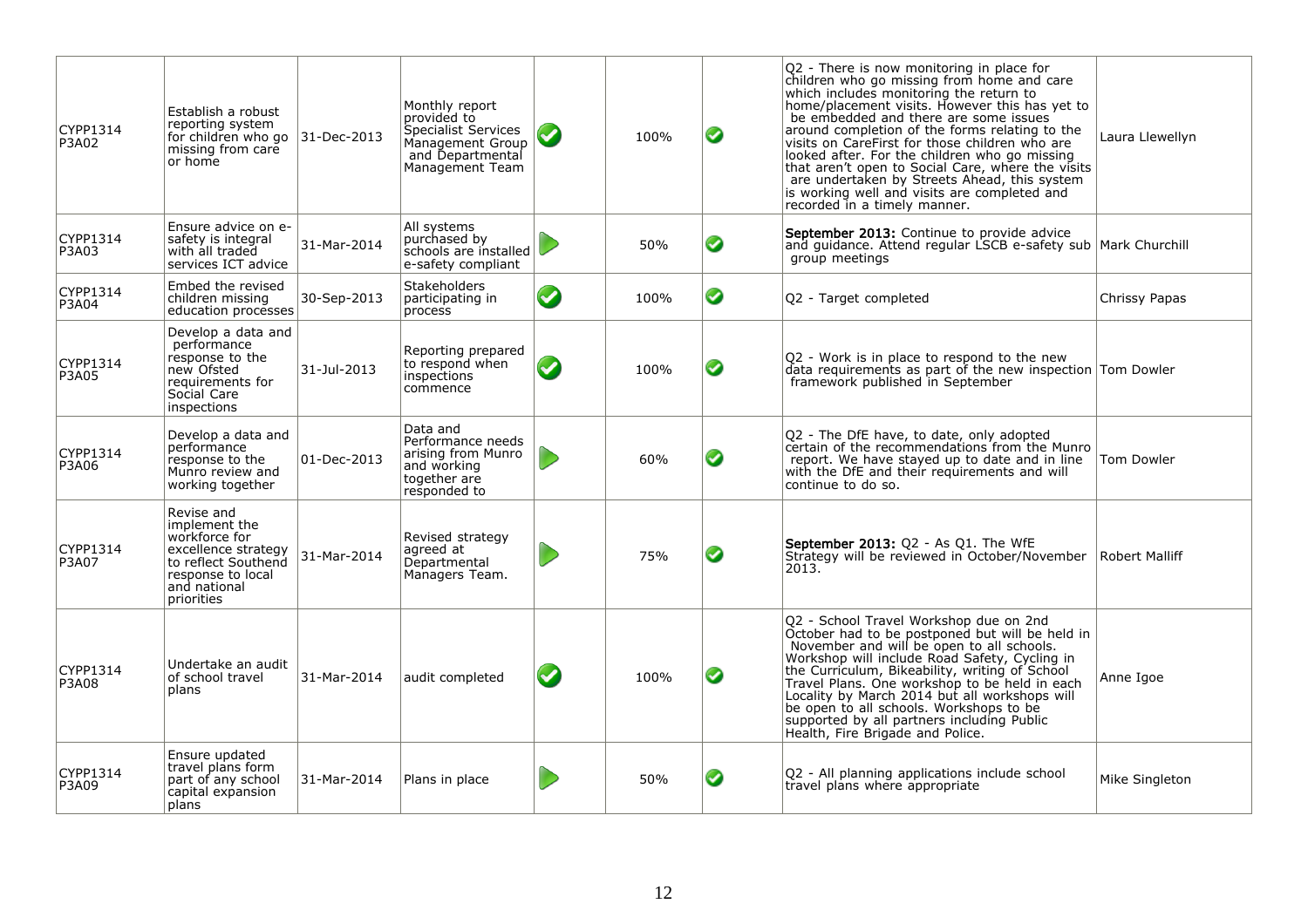| CYPP1314<br>P3A10 | Roll out the child<br>sexual exploitation<br>toolkit                                                                   | 31-Mar-2014 | toolkit rolled out to<br>all staff in<br>specialist services.<br>Training delivered<br>to all Child Sexual<br>Exploitation<br>champions                          | 75%  | ◙ | Q2 - Identified champions are undertaking the<br>e-learning course with face to face follow up<br>training taking place in October and November<br>2013. Key partners including independent foster<br>care providers and children's homes based in<br>Southend have been approached and identified<br>champions, and are undertaking the e learning<br>course, with face to face follow up training<br>taking place late 2013. The LSCB ratified the<br>training plan in July 2013 and is implementing<br>it, with Key Child Sexual Exploitation<br>Practitioners also identified and offered e<br>learning training.<br>Risk assessment toolkit and referral pathways<br>agreed by LSCB May 2013 for implementation<br>following training of Child Sexual Exploitation<br>Champions (projected by early 2014) | Laurence Doe      |
|-------------------|------------------------------------------------------------------------------------------------------------------------|-------------|------------------------------------------------------------------------------------------------------------------------------------------------------------------|------|---|----------------------------------------------------------------------------------------------------------------------------------------------------------------------------------------------------------------------------------------------------------------------------------------------------------------------------------------------------------------------------------------------------------------------------------------------------------------------------------------------------------------------------------------------------------------------------------------------------------------------------------------------------------------------------------------------------------------------------------------------------------------------------------------------------------------|-------------------|
| CYPP1314<br>P3A11 | Undertake pilot<br>project for all young<br>people under the<br>age of 18 who are<br>reported missing to<br>the police | 30-Jun-2013 | 100% return home<br>interviews<br>completed and<br>appropriate follow<br>on action taken.<br>Findings available<br>to inform further<br>service planning         | 100% | ◙ | Q1 - Pilot completed. Missing Children project<br>has achieved 100% progress to date. There<br>have been 16 notifications of found children not<br>known to Social Care since 22.4.13, all families<br>have been contacted and offered a "Return to<br>Home" interview. Only 3 declined visits, all<br>others had a visits, 4 of these families have<br>been referred to Streets Ahead and are<br>receiving intervention. 1 family referred to IYSS<br>Challenge and Support.                                                                                                                                                                                                                                                                                                                                  | Julia Mackenzie   |
| CYPP1314<br>P3A12 | Embed the new<br>processes for<br>children missing<br>from care                                                        | 30-Sep-2013 | 100% return home<br>interviews for LAC<br>completed and<br>appropriate follow<br>on action taken.<br>Findings available<br>to inform further<br>service planning | 60%  | ◙ | Q2 As detailed at the end of Q2 work continues<br>to embed the consistency of completion of<br>return home interviews for missing LAC. A<br>meeting has been held between the LADO,<br>Laurence Doe, and Fieldwork Service Managers<br>in order to support improved performance.<br>Further improvement is anticipated during Q3                                                                                                                                                                                                                                                                                                                                                                                                                                                                               | <b>Ruth Baker</b> |
| CYPP1314<br>P3A13 | Embed the process<br>for responding to<br>reports of domestic<br>violence                                              | 30-Sep-2013 | 80% cases show<br>management<br>decision making<br>within 2 working<br>days                                                                                      | 100% | ◙ | Q2 - Target exceeded- 87.7% of cases show<br>management decisions within 2 working days                                                                                                                                                                                                                                                                                                                                                                                                                                                                                                                                                                                                                                                                                                                        | Alison Crowe      |
| CYPP1314<br>P3A14 | Develop the<br>children's services<br>response to working<br>together                                                  | 30-Sep-2013 | Action plan<br>developed and<br>agreed                                                                                                                           | 100% | ◙ | Q2 - An action plan to implement the new<br>guidance was agreed by the LSCB in May 2013<br>and its progress is being monitored through the<br>LSCB Executive.                                                                                                                                                                                                                                                                                                                                                                                                                                                                                                                                                                                                                                                  | Laurence Doe      |
| CYPP1314<br>P3A15 | Impliment the new<br>single assessment<br>model                                                                        | 30-Jun-2013 | 100% of<br>assessments being<br>completed in line<br>with the new model                                                                                          | 100% | ◙ | Q1 - Single social work assessment model<br>implemented. All social work assessment now<br>being completed using new model                                                                                                                                                                                                                                                                                                                                                                                                                                                                                                                                                                                                                                                                                     | Alison Crowe      |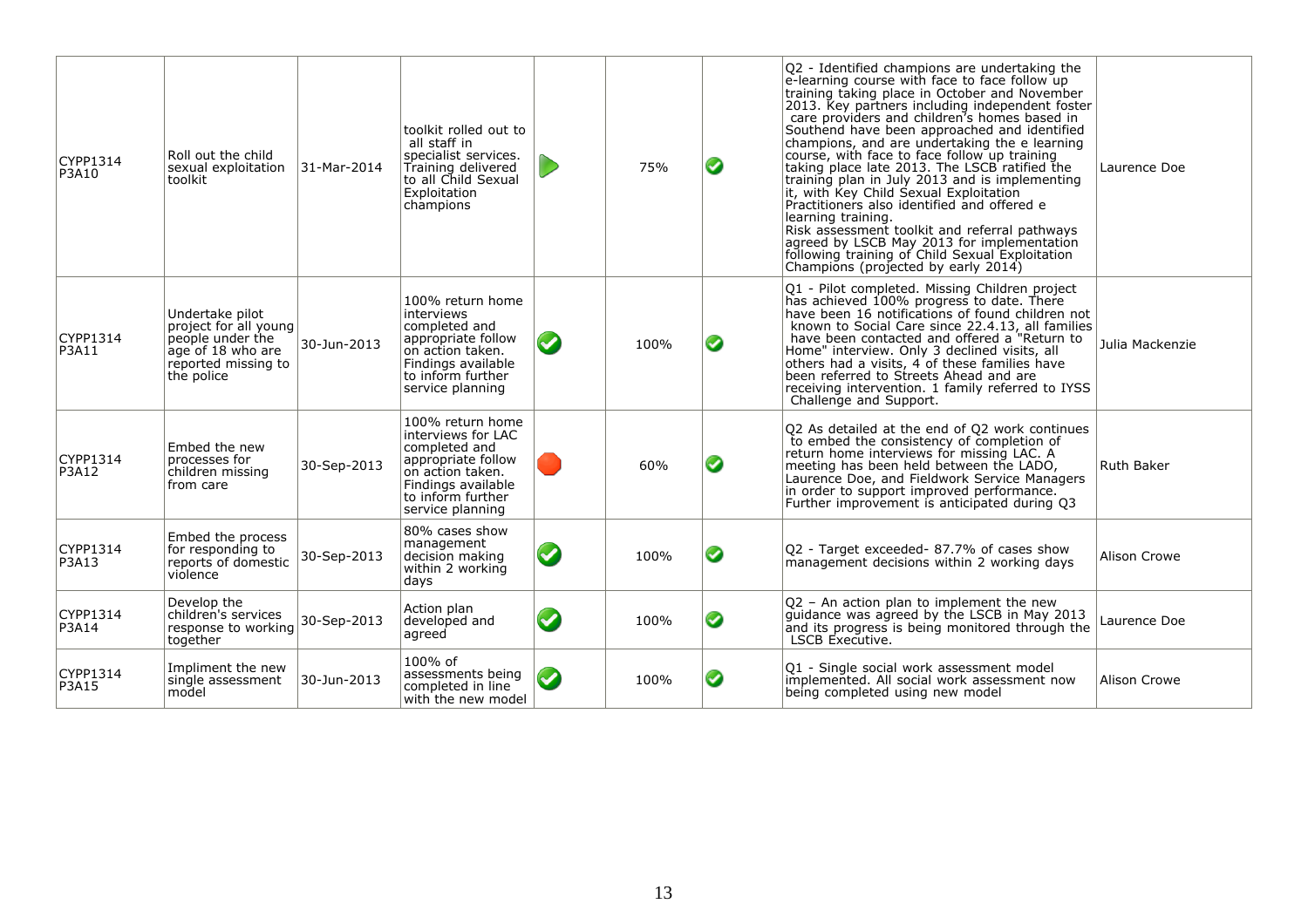| CYPP1314<br>P3A16        | Implement the<br>learning from<br>review on 50+ and<br>80+ week<br>proceeding cases to<br>be implemented                                                                            | 31-Oct-2013 | action plan<br>developed                                                                                                                                                                                                                                                                           | $\bullet$ | 100% | ◙ | Q2 - the duration of care proceedings is closely<br>monitored at the Local Family Justice Board.<br>Statistics are produced by CAFCASS and are<br>challenged on the occasions when they report<br>incorrect data. Cases where proceedings have<br>been issued since Q1 are moving through<br>rapidly with the majority due to be concluded<br>within 26 weeks. Some cases, issued in 2011<br>and 2012, have concluded during Q1 are were<br>of significant duration. The reasons for the<br>length of the proceedings were: reassessment<br>of parents during proceedings, family members<br>asking to be assessed at a late stage in<br>proceedings and additional siblings born during<br>the proceedings. Delays caused by these 3<br>factors will decrease following the<br>implementation of the Family Justice Review in<br>July 2013. | <b>Ruth Baker</b>                            |
|--------------------------|-------------------------------------------------------------------------------------------------------------------------------------------------------------------------------------|-------------|----------------------------------------------------------------------------------------------------------------------------------------------------------------------------------------------------------------------------------------------------------------------------------------------------|-----------|------|---|----------------------------------------------------------------------------------------------------------------------------------------------------------------------------------------------------------------------------------------------------------------------------------------------------------------------------------------------------------------------------------------------------------------------------------------------------------------------------------------------------------------------------------------------------------------------------------------------------------------------------------------------------------------------------------------------------------------------------------------------------------------------------------------------------------------------------------------------|----------------------------------------------|
| CYPP1314<br>P3A17        | Deliver the Youth<br>Justice strategic<br>plan                                                                                                                                      | 31-Mar-2014 | Plan fully delivered                                                                                                                                                                                                                                                                               |           | 50%  | ◙ | Q2. Youth Justice Plan approved. Q2. data not<br>available until mid October                                                                                                                                                                                                                                                                                                                                                                                                                                                                                                                                                                                                                                                                                                                                                                 | <b>Richard Meads</b>                         |
| CYPP1314<br>P3A18        | Deliver and target<br>training for<br>Domestic Abuse<br>Awareness, online<br>Common<br>Assessment<br>Framework training<br>and Assessment<br>skills                                 | 31-Mar-2014 | 50% increase in<br>Domestic Abuse<br>Champions in<br>settings. 10<br>Common<br>Assessment<br>Framework online<br>training sessions<br>implemented,<br>promoted and<br>undertaken by<br>Common<br>Assessment<br>Framework<br>assessors from<br>settings. 3<br>Assessment skill<br>training sessions |           | 25%  | ◙ | Q2 A half day training session was delivered to<br>second year social work students at South<br>Essex College on 26th September, there were<br>23 students present. A further session is<br>scheduled for third year students on 21st<br>October.                                                                                                                                                                                                                                                                                                                                                                                                                                                                                                                                                                                            | Jane Arnold; Cathy<br>Braun; Victoria Pallen |
| CYPP1314<br>P3A19        | Increase in the<br>quality of Common<br><b>Assessment</b><br>Framework reviews<br>and the number of<br>Team around the<br>Child and Family's<br>that take place                     | 31-Mar-2014 | 5% increase in<br>number of Team<br>around the Child<br>and Family's<br>received. 5%<br>increase in the<br>number of<br>assessments<br>processed within 10<br>working days                                                                                                                         |           | 50%  | ◙ | Q2 2013 5% increase in TACAF's:<br>$\overline{Q}$ 2 TACAF data - baseline 2012 = 162, target +<br>$5\%$ =170, actual 2013 181.<br>This shows we are currently above target for<br>this element.                                                                                                                                                                                                                                                                                                                                                                                                                                                                                                                                                                                                                                              | Jane Arnold; Cathy<br>Braun; Victoria Pallen |
| CYPP1314<br><b>P3A20</b> | Increase the quality<br>of Common<br>Assessment<br>Frameworks by<br>undertaking 2<br>audits (April and<br>October) to assess<br>the quality of<br>Common<br>Assessment<br>Framework | 31-Mar-2014 | Future training<br>needs identified in<br>a report to Local<br>Safeguarding<br>Children Board                                                                                                                                                                                                      |           | 25%  | ◙ | Q2 - The Journey of the child (part of LSCB<br>programme) undertaken and initial findings<br>feedback to the LSCB sub monitoring group.<br>Internal service area audit on CAF quality due<br>to take place end of October 2013                                                                                                                                                                                                                                                                                                                                                                                                                                                                                                                                                                                                               | Jane Arnold; Cathy<br>Braun; Victoria Pallen |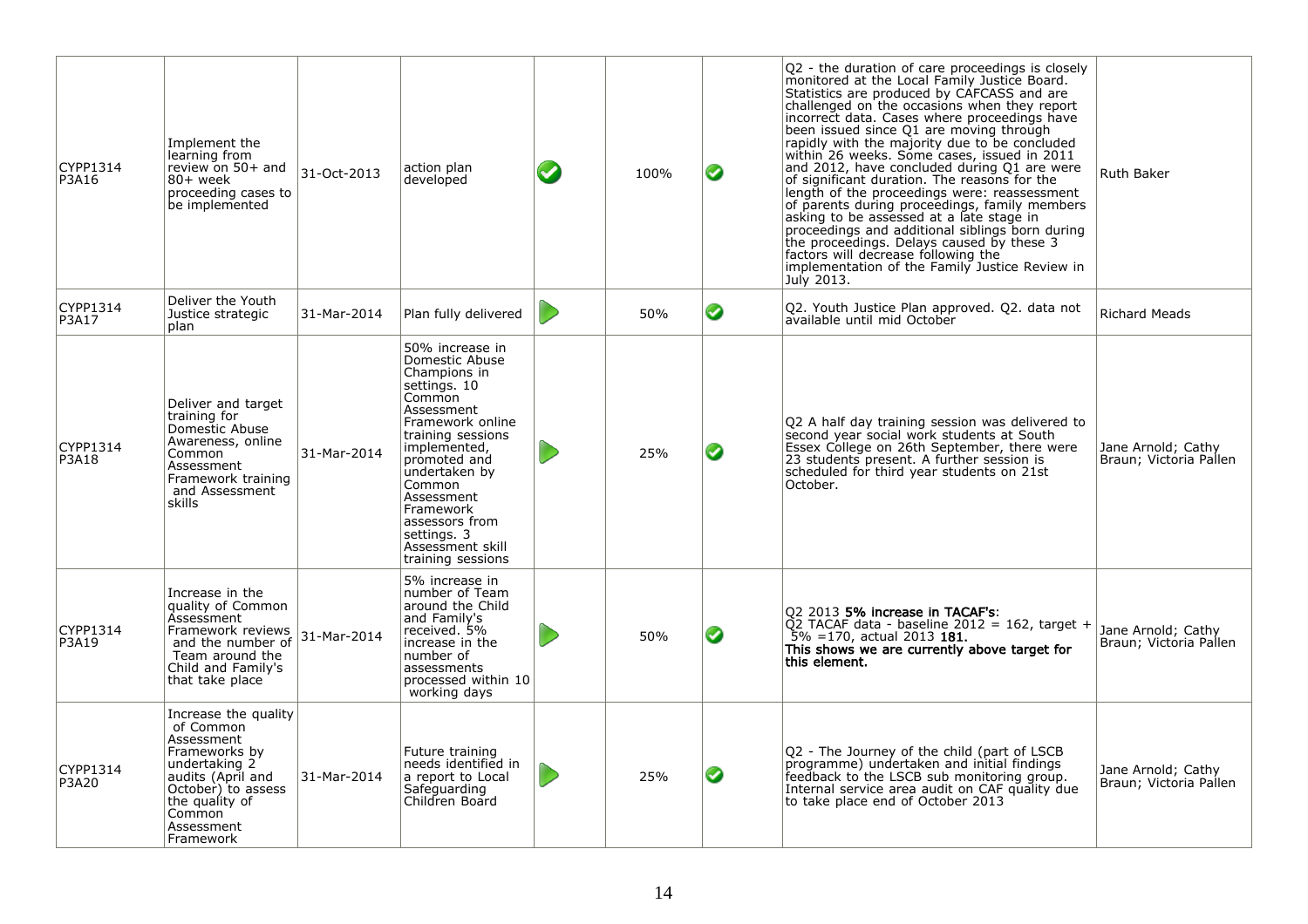| CYPP1314<br>P3A21 | embedding and<br>publicising good<br>practice around<br>child employment<br>lfor the children of<br>Southend.                        | $ 01 - \text{Feb} - 2014 $ | 20% increase in<br>proportion of<br>children working<br>with work permits<br>(baseline of xxxx in<br>2012/13                | 32%   |   | Q2. West locality completed 25 Child<br>Employment visits in the summer holidays<br>raising awareness around the safety and good<br>practice of child employment. One school<br>assembly has been booked reaching a target<br>audience of 450 pupils and associated staff.<br>During the summer period central locality<br>conducted 60 child employment visits, checking<br>if employers are following the rules and<br>regulations. | Kirsty Edmonds;<br>Jacqui Lipyeat; Katie<br>Meeks; Victoria Pallen |
|-------------------|--------------------------------------------------------------------------------------------------------------------------------------|----------------------------|-----------------------------------------------------------------------------------------------------------------------------|-------|---|---------------------------------------------------------------------------------------------------------------------------------------------------------------------------------------------------------------------------------------------------------------------------------------------------------------------------------------------------------------------------------------------------------------------------------------|--------------------------------------------------------------------|
| CYPP1314<br>P3A22 | Analyse the Your<br>Say survey to<br>monitor the number $31$ -Mar-2014<br>of children and<br>young people who<br>experience bullying |                            | $\left $ young people report $\right $<br>bullying                                                                          | $0\%$ |   | Q2 - -we are awaiting the results of the recent<br>Your Say survey.                                                                                                                                                                                                                                                                                                                                                                   | Colin Gordon                                                       |
| CYPP1314<br>P3A23 | Implement the anti<br>bullying strategy<br>and monitoring<br>arrangements                                                            | 01-Sep-2013                | Strategy launched<br>and training<br>opportunities<br>offered to schools-<br>baseline of racist<br>incidents<br>established | 90%   | ✓ | Q2 - Strategy has been launched with guidance<br>to schools. Strategy has been presented to<br>DMT                                                                                                                                                                                                                                                                                                                                    | Colin Gordon                                                       |

## Title 4 - Supporting young people and families to live healthier lifestyles

| Code              | <b>Description</b>                                                                                                                                    | Due Date    | <b>Desired Outcome</b>                                                                                    | <b>Status</b> | <b>Progress</b> | Expected<br>Outcome  | <b>Latest Note</b>                                                                                                                                                                                                                                                                                                                                                                                                                        | <b>Assigned To</b>                  |
|-------------------|-------------------------------------------------------------------------------------------------------------------------------------------------------|-------------|-----------------------------------------------------------------------------------------------------------|---------------|-----------------|----------------------|-------------------------------------------------------------------------------------------------------------------------------------------------------------------------------------------------------------------------------------------------------------------------------------------------------------------------------------------------------------------------------------------------------------------------------------------|-------------------------------------|
| CYPP1314<br>P4A01 | Work with the<br>Clinical<br>Commissioning<br>Groups to develop<br>commissioning<br>intentions for Child<br>and Adult Mental<br><b>Health Service</b> | 31-Mar-2014 | An agreed<br>commissioning plan<br>for Tier 2 Child<br>and Adult Mental<br>Health Service for<br>2014/15. |               | 50%             | $\blacktriangledown$ | Q2 - A joint strategic group has been set up<br>with Thurrock Council, Essex County Council<br>and the Clinical Commissioning Group to<br>develop a new commissioning plan for<br>emotional health and wellbeing services.<br>Southend are represented on the strategic<br>group as well as the 5 workstreams. The group<br>are working towards having a new integrated<br>service working within local models in place for<br>April 2014 | Darren McAughtrie                   |
| CYPP1314<br>P4A02 | Develop a new<br>alcohol strategy for<br>children and young<br>people                                                                                 | 31-Mar-2014 | New strategy<br>agreed with<br>supporting<br>implementation<br>plan                                       |               | 10%             |                      | Q2 - Scope of strategy and developmental<br>approach agreed. Meeting dates circulated to<br>start late October. Aim for strategy to be at<br>March Cabinet.                                                                                                                                                                                                                                                                               | Glyn Halksworth;<br>Jamie Pennycott |
| CYPP1314<br>P4A03 | Deliver the catch $22 _{31}$ -Mar-2014<br>training                                                                                                    |             | Deliver 3<br>programmes to<br>vulnerable at risk<br>girls aged between<br>$13 - 18$                       |               | 66%             |                      | Q2 Delegates for the second programme have<br>been identified and the programme will<br>commence 3rd October                                                                                                                                                                                                                                                                                                                              | Chris Clark; Richard<br>Meads       |
| CYPP1314<br>P4A04 | Develop and deliver<br>healthy lifestyle<br>training for foster<br>carers                                                                             | 31-Mar-2014 | 80% carers attend<br>healthy lifestyle<br>training                                                        |               | 10%             |                      | -- enter new status update --                                                                                                                                                                                                                                                                                                                                                                                                             | <b>Emmet Perry</b>                  |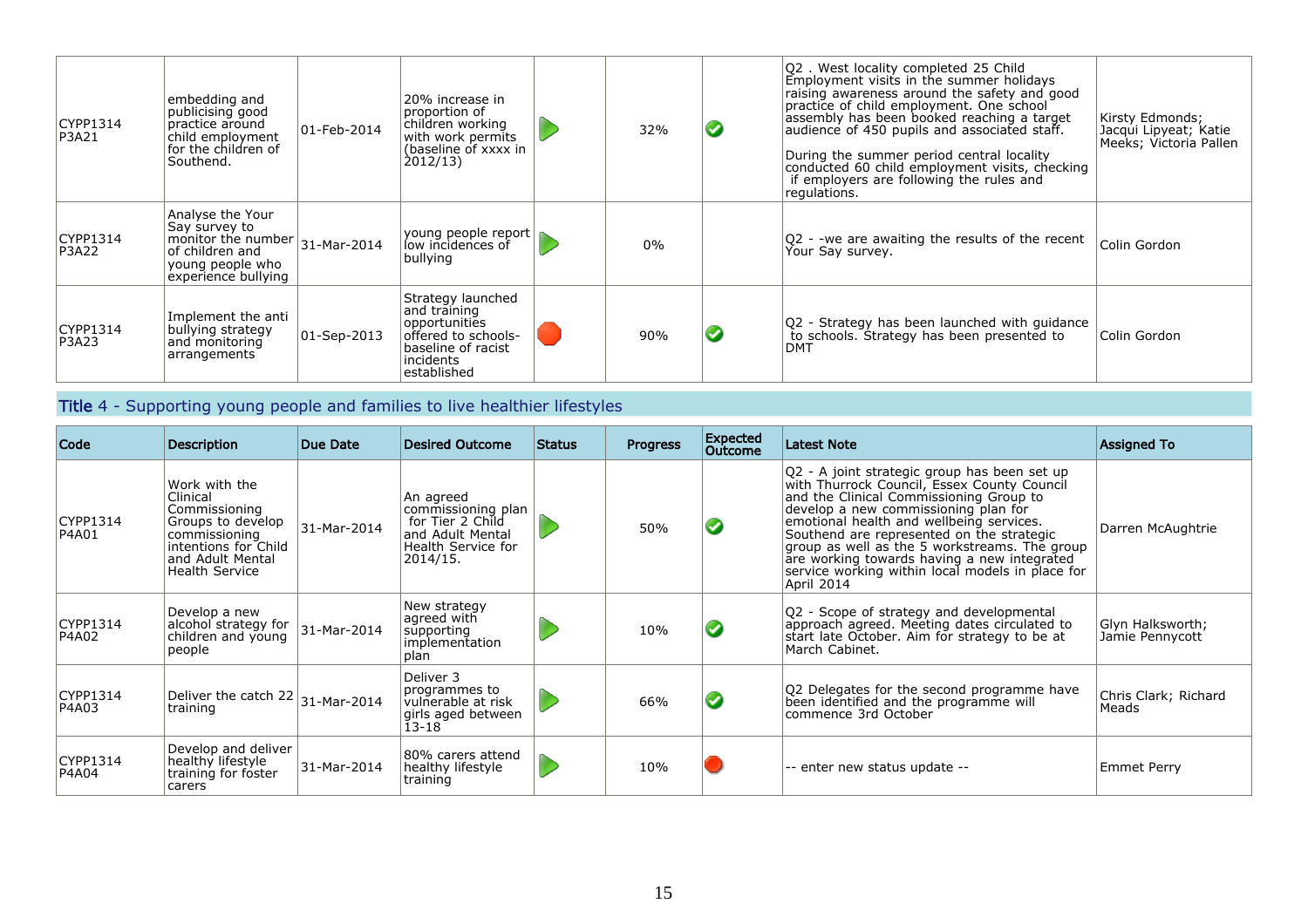| CYPP1314<br>P4A05 | Review and re-<br>design 5-19<br>pathways                                                                                                                                                                                                | 31-Mar-2014 | Local service model<br>for school nursing<br>developed providing<br>targeted early help<br>and extra support<br>to children and<br>young people at<br>times when they<br>need it.                                                                                                                                  | 100% | ◙ | The service specification has been signed and<br>being delivered                                                                                                                                                                                                                                     | Erin Brennan-Douglas           |
|-------------------|------------------------------------------------------------------------------------------------------------------------------------------------------------------------------------------------------------------------------------------|-------------|--------------------------------------------------------------------------------------------------------------------------------------------------------------------------------------------------------------------------------------------------------------------------------------------------------------------|------|---|------------------------------------------------------------------------------------------------------------------------------------------------------------------------------------------------------------------------------------------------------------------------------------------------------|--------------------------------|
| CYPP1314<br>P4A06 | Commission<br>programmes of<br>work in partnership<br>to encourage<br>healthy eating in<br>children and young<br>people                                                                                                                  | 31-Mar-2014 | Mind, Exercise,<br>Nutrition, Do-it! 2-<br>4: 5-10 weekly<br>sessions Mind,<br>Exercise, Nutrition,<br>Do-it! 5-7: 7-10<br>weekly sessions<br>Mind, Exercise,<br>Nutrition, Do-it! 7-<br>13: 7-10 weekly<br>sessions; 23<br>Lunchbox sessions.<br><b>Health Exercise</b><br>Nutrition for the<br>Really Young: TBC | 100% | ◙ | The service specifications have been signed and<br>the services are being delivered                                                                                                                                                                                                                  | Erin Brennan-Douglas           |
| CYPP1314<br>P4A07 | Deliver Eat Better,<br><b>Start Better</b><br>programme in<br>partnership with<br>early years                                                                                                                                            | 31-Oct-2013 | 40 venues audited<br>for compliance to<br>the new standards;<br>10 venues<br>delivering 8<br>sessions focussing<br>on healthy food<br>prep in early years<br>settings                                                                                                                                              | 90%  | ◙ | 31 settings have been audited and all 10<br>venues have delivered a number of healthy<br>food preparation workshops. The Childrens Food<br>Trust have written an evaluation report. We<br>will continue to audit venues but this will be<br>carried out after the Big Lottery stage 2<br>submission. | Sharon Cohen; Lee<br>Watson    |
| CYPP1314<br>P4A08 | Cook4Life<br>conducting cookery<br>courses with<br>parents and carers.<br>National<br>programme to<br>promote healthy<br>eating and healthy<br>lunchboxes by<br>engaging with<br>schools community<br>settings and<br>children's centres | 31-Mar-2014 | 8-4 weekly sessions<br>provided to high<br>risk targeted<br>groups; 23 lunch<br>box sessions                                                                                                                                                                                                                       | 58%  | ◙ | 5 more one off sessions including Healthy<br>Lunchbox sessions have been delivered in Sept<br>and Oct. One more 4 week session has been<br>delivered to Teenage Parents November 2013<br>fully booked in advance of sessions                                                                         | Sharon Cohen: Lisa<br>Holloway |
| CYPP1314<br>P4A09 | Deliver National<br>Child Measurement 31-Dec-2013<br>Programme for Yr 6                                                                                                                                                                  |             | Gain local<br>intelligence on<br>patterns of obesity<br>in children to<br>enable targeting of<br>interventions, as<br>part of a wider<br>national health<br>surveillance<br>programme                                                                                                                              | 90%  | ◙ | This is on target for delivery for an August<br>submission. This action is dependant upon an<br>agreed data sharing agreement.                                                                                                                                                                       | Erin Brennan-Douglas           |

Title 5 - Continuing to improve the life chances for looked after children and those on the edge of care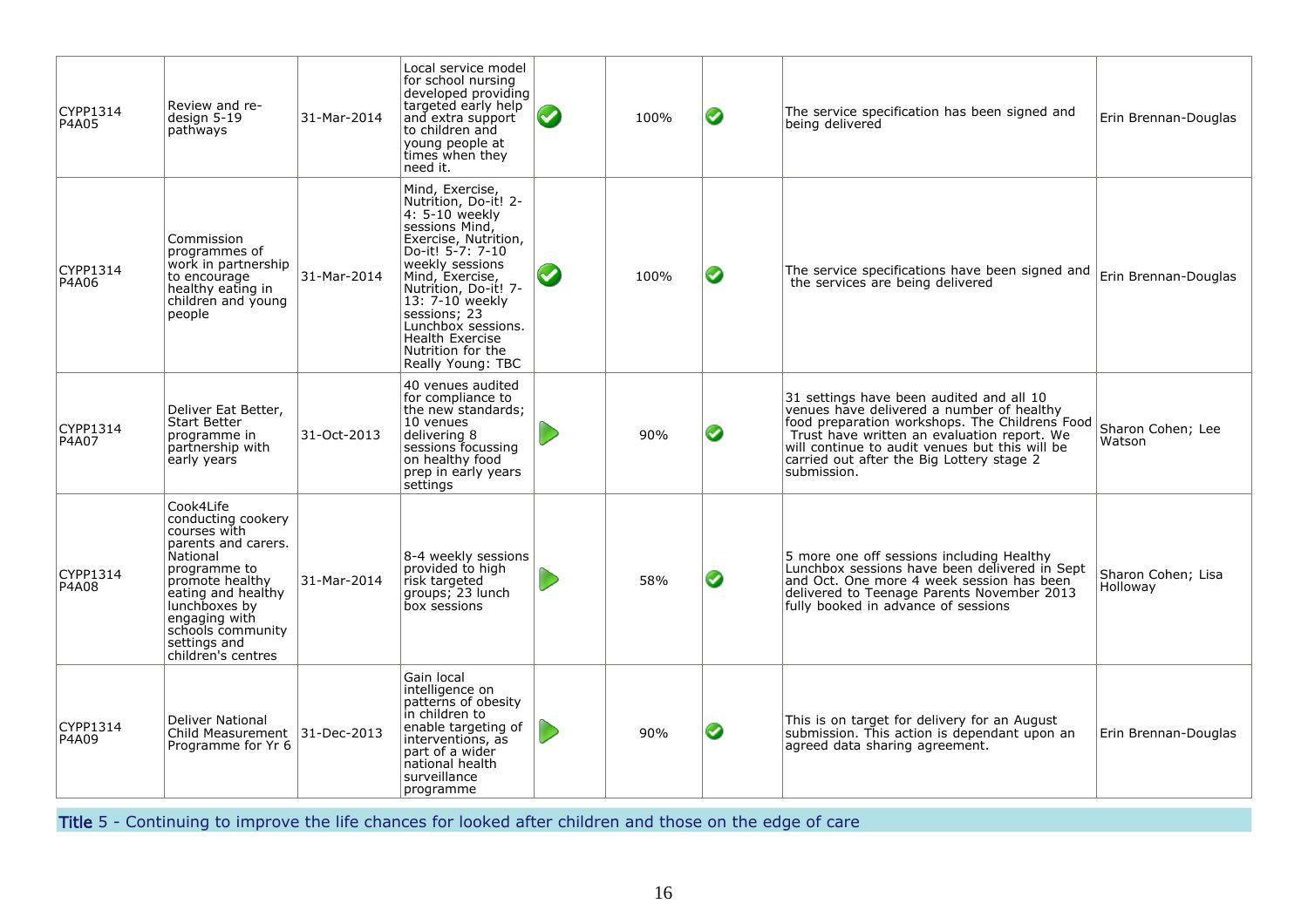| Code                     | <b>Description</b>                                                                                              | Due Date    | <b>Desired Outcome</b>                                                                                                                                     | <b>Status</b> | <b>Progress</b> | <b>Expected</b><br><b>Outcome</b> | <b>Latest Note</b>                                                                                                                                                                                                                                                                                                                                                                                                | <b>Assigned To</b> |
|--------------------------|-----------------------------------------------------------------------------------------------------------------|-------------|------------------------------------------------------------------------------------------------------------------------------------------------------------|---------------|-----------------|-----------------------------------|-------------------------------------------------------------------------------------------------------------------------------------------------------------------------------------------------------------------------------------------------------------------------------------------------------------------------------------------------------------------------------------------------------------------|--------------------|
| CYPP1314<br>P5A01        | Plan and deliver a<br>bespoke<br>employability<br>training programme<br>for looked after<br>young people        | 31-Dec-2013 | Programme<br>delivered                                                                                                                                     |               | 5%              |                                   | Q1 - Initial programme planning and<br>recruitment underway, working in partnership<br>with colleagues from the Integrated Youth<br>Support Service (IYSS). Next programme due<br>to commence Autumn 2013.                                                                                                                                                                                                        | Stephen Lay        |
| CYPP1314<br>P5A02        | Implement and<br>embed the new<br>virtual school portal                                                         | 31-Aug-2013 | System purchased,<br>installed and staff<br>trained                                                                                                        |               | 75%             | ◙                                 | September 2013: Training organised with<br>service provider on 30th September. Roll out<br>plan to be finalised                                                                                                                                                                                                                                                                                                   | Mark Churchill     |
| CYPP1314<br>P5A03        | Develop a tracking<br>process to monitor<br>performance on<br>school placements<br>for looked after<br>children | 31-Mar-2014 | System set up and<br>baseline established                                                                                                                  |               | 40%             | ◉                                 | Data collection still to be resolved but on target<br>to accomplish priority                                                                                                                                                                                                                                                                                                                                      | Chrissy Papas      |
| CYPP1314<br>P5A04        | Deliver the<br>specialist services<br>audit programme                                                           | 31-Mar-2014 | Audit reports show<br>evidence of<br>sustained<br>improvement in the<br>areas identified in<br>the Safeguarding<br>and Looked After<br>Children inspection |               | 50%             | ◕                                 | Q2 - The Audit programme is being embedded<br>and some improvements across all areas but<br>quality of practice is still variable. 6 monthly<br>report will be presented to the Departmental<br>Management team in October.                                                                                                                                                                                       | Laurence Doe       |
| CYPP1314<br><b>P5A05</b> | To lead on and<br>support the<br>effective running of 31-Mar-2014<br>the Corporate<br>Parenting Group           |             | Regular well<br>supported meetings<br>that ensure the<br>group have<br>oversight of all<br>agreed priority<br>areas                                        |               | 50%             | ◙                                 | Q2 - Meeting continue to be held regularly and<br>are well attended. Members feedback they are<br>satisfied with quality and progress. There is a<br>clear action plan in place to deliver on the<br>group's priorities.                                                                                                                                                                                          | Sue Hadley         |
| CYPP1314<br><b>P5A06</b> | Develop a new<br>private fostering<br>communication<br>strategy                                                 | 31-Dec-2013 | Increased private<br>fostering<br>notifications                                                                                                            |               | 75%             | ◙                                 | Q2. The Private Fostering action plan is now<br>well embedded into practice and positive moves<br>have been made in highlighting appropriate<br>arrangements. There continues to be a slight<br>increase in the number of referrals in respect of<br>Private Fostering, however numbers do remain<br>limited. Ongoing improvement to<br>communication continues.                                                  | Diane Keens        |
| CYPP1314<br><b>P5A07</b> | Develop a plan to<br>mitigate the impact<br>of the welfare<br>reforms on care<br>leavers                        | 30-Sep-2013 | Plan developed and<br>agreed                                                                                                                               |               | 20%             | △                                 | Q2. Considerable work has continued over the<br>past quarter with positive moves forward in<br>relation to housing benefit changes. A full<br>action plan will be completed when the new<br>manager takes over the 16+ Team at the end<br>of September 2013.                                                                                                                                                      | Ruth Baker         |
| CYPP1314<br><b>P5A08</b> | Develop a Local<br>Authority Traded<br>Company for<br>Adoption                                                  | 31-Mar-2014 | Trading company<br>developed                                                                                                                               |               | 80%             | ◙                                 | Q2. The work regarding the Public Service<br>Mutual for adoption is now complete and we are<br>clear that this would not be financially viable<br>for the Council and could lead to financial<br>pressures on the Authority. A paper is now<br>being completed and this will be presented to<br>CMT in the next two months as to how to move<br>this forward in the most cost effective way for<br>the Authority. | Diane Keens        |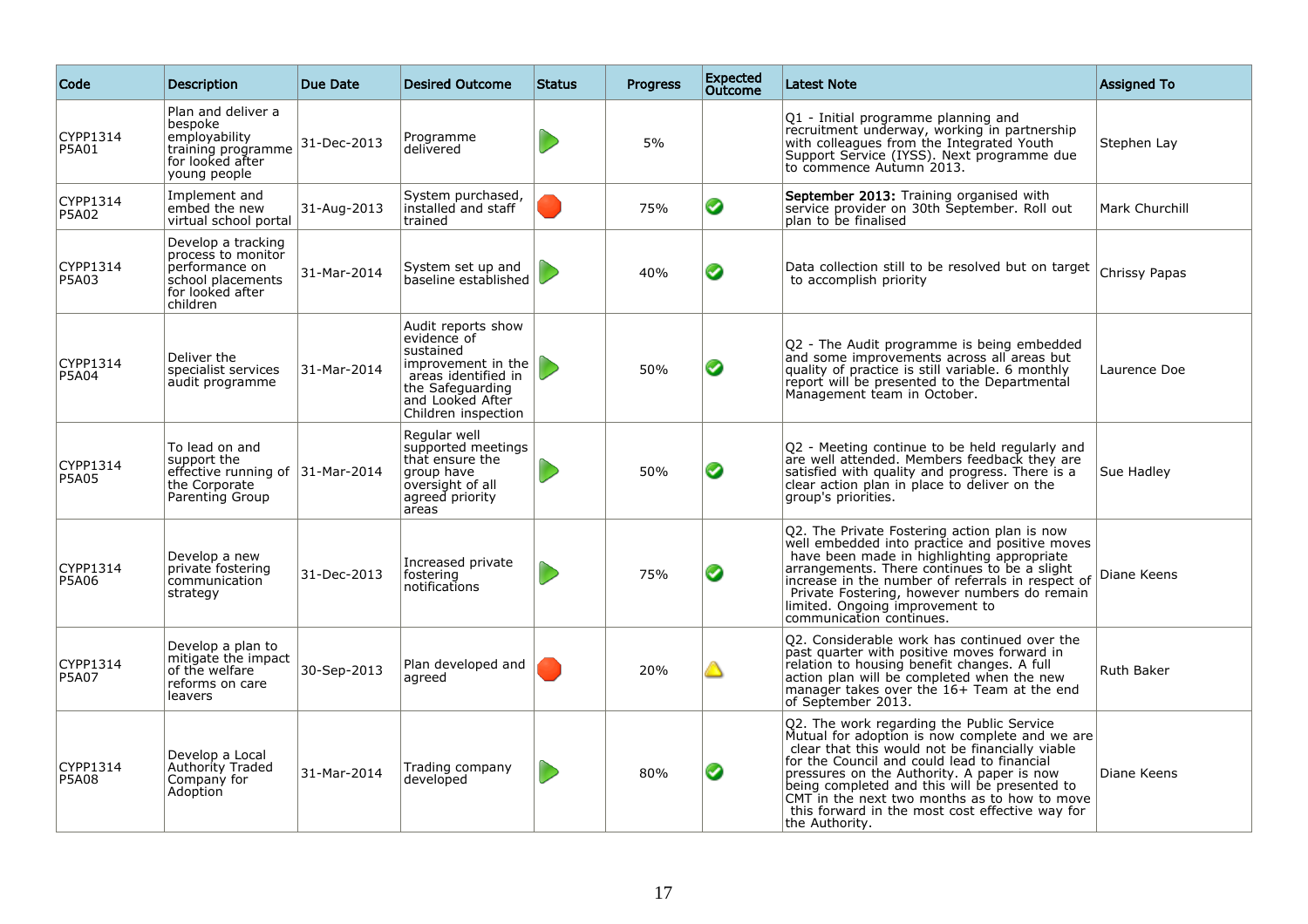| CYPP1314<br>P5A09        | Deliver the action<br>plan for adoption<br>improvement<br>through the<br>adoption reform<br>grant                                                                                 | 31-Mar-2014 | Plan delivered                                                                                                                                                                                                    | 80% | ◙ | Q2. The action plan presented to DMT is now<br>being fully implemented to ensure we meet<br>government targets for adoption reform.<br>Statistics for the adoption service show a huge<br>increase in the number of adopters recruited<br>and assessed by the agency along with an<br>increase year on year of the number of children<br>placed. Timescales for the placement of<br>children has also improved.                                                                                                                                                                                         | Diane Keens                  |
|--------------------------|-----------------------------------------------------------------------------------------------------------------------------------------------------------------------------------|-------------|-------------------------------------------------------------------------------------------------------------------------------------------------------------------------------------------------------------------|-----|---|---------------------------------------------------------------------------------------------------------------------------------------------------------------------------------------------------------------------------------------------------------------------------------------------------------------------------------------------------------------------------------------------------------------------------------------------------------------------------------------------------------------------------------------------------------------------------------------------------------|------------------------------|
| CYPP1314<br><b>P5A10</b> | Improve system for<br>tracking progress<br>of looked after<br>children from their<br>starting points to<br>inform target<br>setting at the<br>Personal Education<br>Plan meeting. | 30-Mar-2014 | Virtual School<br>Portal implemented<br>with designated<br>teachers, social<br>workers and the<br>virtual school<br>working together<br>more effectively to<br>accelerate progress<br>of looked after<br>children | 45% | ◙ | Q2 The Virtual School has worked closely with<br>the Software Developer and majority of<br>functions are in place. Initial training for LA<br>Personnel has taken place and two pilot training Warner<br>sessions for users. Roll out is scheduled from<br>November 28th till the end of term                                                                                                                                                                                                                                                                                                           | Sarah Beales; Phil           |
| CYPP1314<br>P5A11        | Increase the impact<br>of Personal<br>Education Plans on<br>the achievement of<br>looked after<br>children                                                                        | 30-Mar-2014 | 90% of looked<br>after children have<br>a Personal<br>Education Plan.<br>Personal Education<br>Plan targets are<br>challenging,<br>focused and<br>achievable.                                                     | 15% | Ø | Q2 We have experienced a dip in the<br>completion of PEPs in September. Targeted PEP<br>training for Social Workers is therefore<br>currently being arranged to take place as soon<br>as possible.<br>The dip was also influenced by the school<br>summer holidays (when PEP meetings cannot<br>be held) and the number of children starting in<br>Reception for whom there was no previous PEP<br>on CareFirst.<br>Impact on the quality of PEP targets from the<br>LAC Designated Teachers event the Nominated<br>Governor training which took place in the<br>Summer Term to be monitored this term. | Sarah Beales; Phil<br>Warner |
| CYPP1314<br><b>P5A12</b> | Deliver 2 training<br>courses to foster<br>carers across the<br>borough to give<br>them the<br>confidence to<br>understand and<br>intervene                                       | 01-Sep-2013 | 2 courses provided                                                                                                                                                                                                | 67% | ◕ | Q2 - Currently 3 training sessions have been<br>planned, dates have been set and will be<br>delivered in the Q3 and Q4.                                                                                                                                                                                                                                                                                                                                                                                                                                                                                 | Colin Gordon                 |

#### Title 6 - Supporting young people to prepare for employment

| Code              | Description                                                                                                           | Due Date    | <b>Desired Outcome</b>                                                         | <b>Status</b> | <b>Progress</b> | <b>Expected</b><br>Outcome | <b>Latest Note</b>                                                                                                                                                | <b>Assigned To</b> |
|-------------------|-----------------------------------------------------------------------------------------------------------------------|-------------|--------------------------------------------------------------------------------|---------------|-----------------|----------------------------|-------------------------------------------------------------------------------------------------------------------------------------------------------------------|--------------------|
| CYPP1314<br>P6A01 | Deliver the Jibes<br>programme                                                                                        | 31-Dec-2013 | Programme<br>delivered                                                         |               | 100%            |                            | Q1 - JIBES course has now been replaced by<br>the new study programme which has integrated<br>the JIBES learners with a new cohort of<br>vulnerable young people. | Stephen Lay        |
| CYPP1314<br>P6A02 | Develop a college<br>offer as part of the<br>package of support   31-Mar-2014<br>for raising the<br>participation age |             | Successful<br><sup>1</sup> partnership<br>established with<br>other providers. |               | 100%            |                            | Q1 - Study programme involving 20 young<br>people started on 11th September 2013.                                                                                 | Stephen Lay        |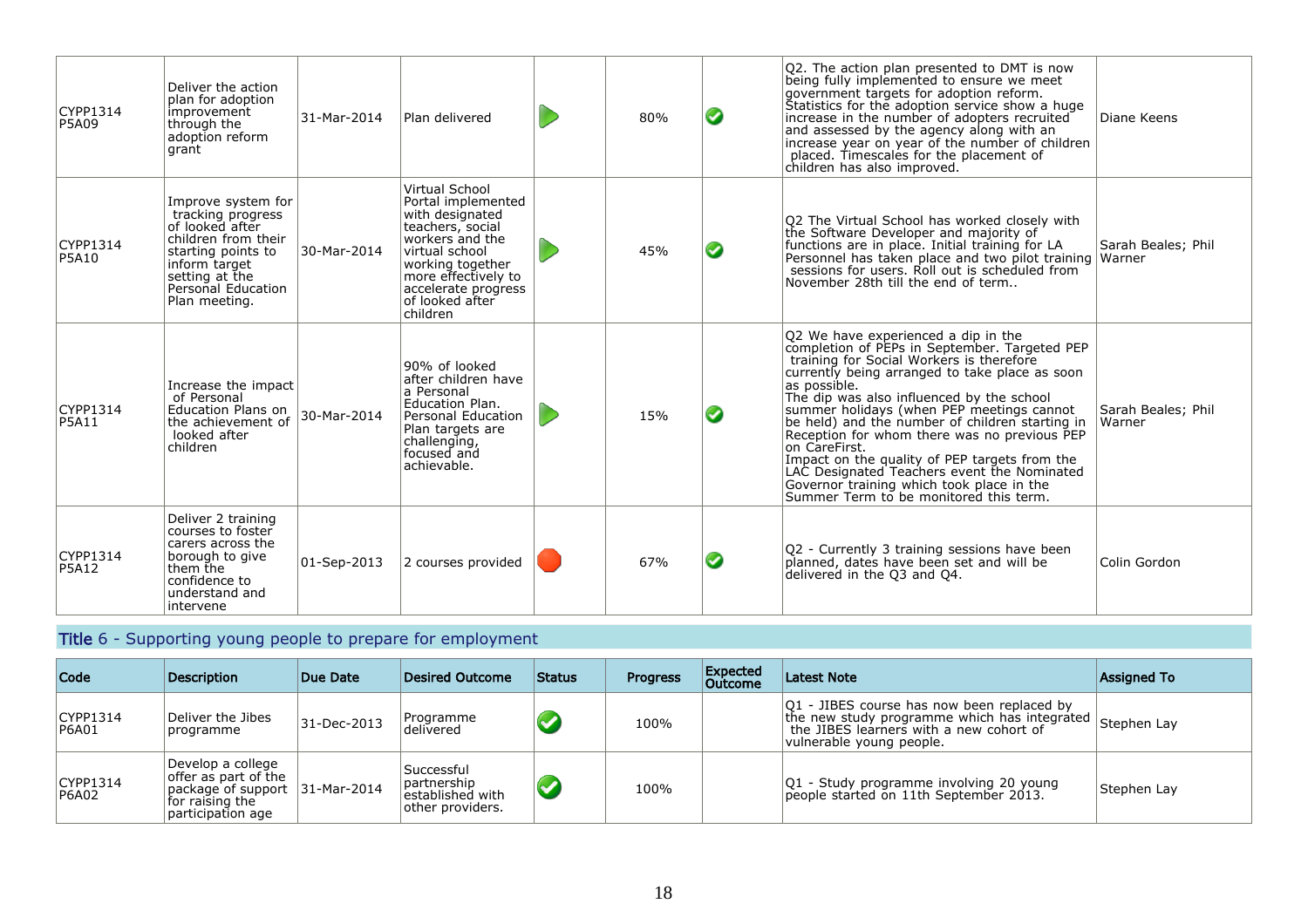| CYPP1314<br>P6A03 | Implement the<br>findings from the<br>Children and<br>Lifelong Learning<br>Scrutiny Committee 31-Dec-2013<br>in-depth review of<br>Not in Education<br>Employment or<br>Training |             | Plan agreed to<br>implement the<br>review findings                                                                                                                     |           | 30%  | ◉ | Q2. The second quarter has continued to show<br>positive improvement with a small number of<br>young people and feedback from the strategies<br>put in place has been very positive. We<br>continue to monitor the outcomes for this area.                                                                                                                                     | Ruth Baker                                 |
|-------------------|----------------------------------------------------------------------------------------------------------------------------------------------------------------------------------|-------------|------------------------------------------------------------------------------------------------------------------------------------------------------------------------|-----------|------|---|--------------------------------------------------------------------------------------------------------------------------------------------------------------------------------------------------------------------------------------------------------------------------------------------------------------------------------------------------------------------------------|--------------------------------------------|
| CYPP1314<br>P6A04 | commission<br>additional training<br>to level 2 for<br>Looked After<br>Children                                                                                                  | 31-Mar-2014 | increased number<br>eligible to apply for<br>apprenticeships                                                                                                           |           | 40%  | ◙ | Q2 - The first course was completed in the<br>summer of 2013, with 4 young people reaching<br>target to enable them to access level 2<br>apprenticeships. Work is still being undertaken<br>with them to enable them to identify<br>appropriate opportunities.                                                                                                                 | Ruth Baker                                 |
| CYPP1314<br>P6A05 | Implement the<br>connexions strand<br>Integrated Youth<br>Support Service<br>plan                                                                                                | 31-Mar-2014 | Plan fully<br>implemented                                                                                                                                              |           | 79%  | ◙ | OTR <sub>2</sub><br>Young Carers - increase in the number of<br>known young carers to 530. All schools have<br>been contacted with premier Care Services<br>details and two have already signed the<br>Charter. 11 activities have been undertaken<br>plus a successful camp for 30 young carers at<br>the Young Carers Festival where Dani's poem<br>was officially launched. | Jane Allen; Wendy<br>Hackett; Janice Lyons |
| CYPP1314<br>P6A06 | Develop and<br>implement a pilot<br>scheme to develop<br>music tuition in<br>secondary schools<br>that will increase<br>participation and<br>use of Pupil<br>Premium Grant       | 30-Sep-2013 | Effective and<br>efficient use of<br>Pupil Premium<br>Grant for Music.<br>Case study to be<br>completed from<br>Pilot and rolled out<br>in Autumn term                 | $\bullet$ | 100% |   | Q2. Programme continued at Futures. Southend<br>Academy of Music launched at Cecil Jones<br>Lower School 21st September 2013.                                                                                                                                                                                                                                                  | Phil Warner                                |
| CYPP1314<br>P6A07 | Work with<br>Alternative<br>Provision providers<br>to increase the<br>numbers of<br>providers; and the<br>range and quality<br>of provision                                      | 30-Sep-2013 | New list and<br>handbook released                                                                                                                                      |           | 100% |   | Q2. New providers identified. Awaiting<br>safeguarding checks                                                                                                                                                                                                                                                                                                                  | David Coleman; Phil<br>Warner              |
| CYPP1314<br>P6A08 | improve transitions<br>and provision for<br>learners with<br>Special Educational 31-Mar-2014<br>Needs and<br>Difficulties at post<br>16                                          |             | Fewer learners with<br>Special Educational<br>Needs are Not in<br>Education,<br>Employment or<br>Training and there<br>is a wider range of<br>appropriate<br>provision |           | 100% | ◙ | Q2 - 100% of learners with SEN have a planned<br>destination as at September 2013. LDA's have<br>been completed for all young people<br>eligible/opting to have one.                                                                                                                                                                                                           | Margaret Wall                              |

Title 7 - Service delivery is influenced by the views of all young people

| Code | <b>Description</b> | Due Date | Desired Outcome | <b>Status</b> | <b>Progress</b> | <b>Expected</b><br><b>Outcome</b> | st Note<br><b>Latest</b> | Assianed To |
|------|--------------------|----------|-----------------|---------------|-----------------|-----------------------------------|--------------------------|-------------|
|------|--------------------|----------|-----------------|---------------|-----------------|-----------------------------------|--------------------------|-------------|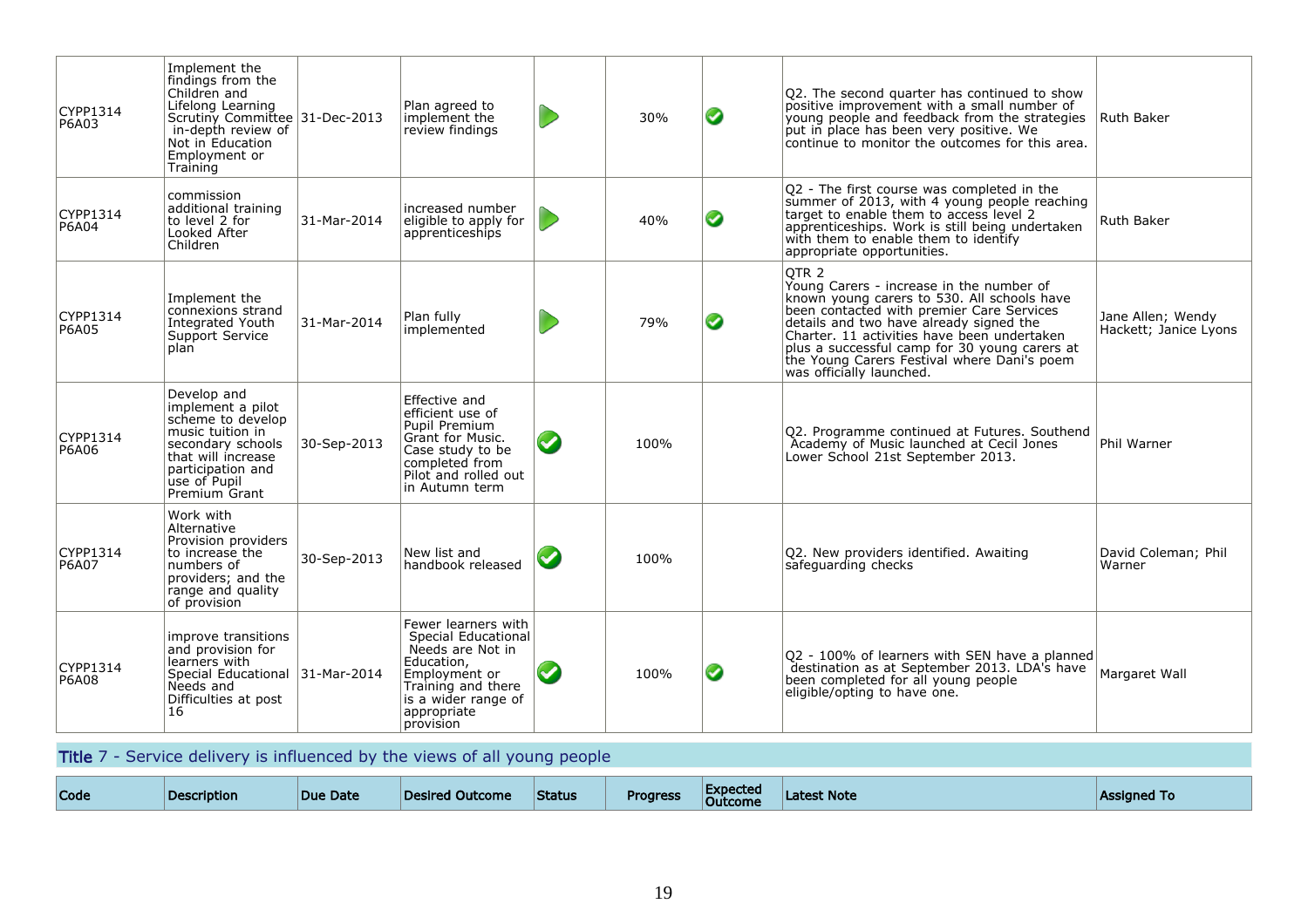| CYPP1314<br>P7A01        | Work with young<br>people to develop a<br>training offer for<br>staff, partners and<br>members in order<br>to assist with social<br>media usage as a<br>communication tool | 01-Sep-2013 | Training offer<br>developed and a<br>minimum of two<br>training dates<br>offered                                  |                         | 30%  |   | Q2 - This action is being progressed by the<br>Youth Council. There has been a delay due to<br>circumstances outside of the control of the<br>Youth Council members.                                                                                                                                                                                                                                                                                                                                                                                                                                                                                                                                             | Catherine Benford:<br>Lucy Bissell; Jenni<br>Naish |
|--------------------------|----------------------------------------------------------------------------------------------------------------------------------------------------------------------------|-------------|-------------------------------------------------------------------------------------------------------------------|-------------------------|------|---|------------------------------------------------------------------------------------------------------------------------------------------------------------------------------------------------------------------------------------------------------------------------------------------------------------------------------------------------------------------------------------------------------------------------------------------------------------------------------------------------------------------------------------------------------------------------------------------------------------------------------------------------------------------------------------------------------------------|----------------------------------------------------|
| CYPP1314<br>P7A02        | Roll out children<br>and young people's<br>involvement in staff   01-Mar-2014<br>appraisals across<br>children's services                                                  |             | Managers are<br>provided with<br>feedback on<br>frontline social work<br>staff to inform the<br>appraisal process |                         | 85%  | Ø | Q2 - The Autumn round of questionnaires has<br>been sent out to children aged over 8 who are<br>service users.                                                                                                                                                                                                                                                                                                                                                                                                                                                                                                                                                                                                   | Jenni Naish                                        |
| CYPP1314<br>P7A03        | Identify other<br>children's services<br>team to include in<br>the young people's<br>appraisal process                                                                     | 31-Mar-2014 | Teams identified                                                                                                  |                         | 15%  | ◙ | Q2 -Involvement in staff appraisals will be<br>rolled out to the Voice and Influence Team and<br>the Youth Offending Team.                                                                                                                                                                                                                                                                                                                                                                                                                                                                                                                                                                                       | Jenni Naish                                        |
| CYPP1314<br>P7A04        | Roll out the user<br>experience and user<br>feedback surveys<br>as reguested and<br>compile analysis<br>reports                                                            | 01-Oct-2013 | Report produced for<br>each survey<br>commissioned.                                                               | $\blacktriangledown$    | 100% | ◙ | Q2 - Reports have been produced for all<br>surveys commissioned.<br>The following user experience (UX) surveys<br>have been implemented: CAF case closure, Care<br>Management Case Closure. The following UX<br>surveys have been prepared: CM16+ care<br>leavers, Child Protection Plans and Child In<br>Need - waiting to be rolled out. The following<br>consultations and surveys have been<br>completed: Looked After Children, social worker<br>appraisals, Streets Ahead door knocking<br>survey, Youth Service user survey, and two<br>children's Centre consultations, Your Say 2013<br>and a School Data Pack satisfaction survey. A<br>targeted 'attend to achieve' survey is also in<br>development. | Jenni Naish                                        |
| CYPP1314<br>P7A05        | Increase<br>membership of<br>Looked After<br>Children's Council<br>to 10 regular<br>members                                                                                | 01-Mar-2014 | Increase<br>membership of<br>Looked After<br>Children's Council<br>to 10 regular<br>members                       |                         | 25%  |   | Q2 - 3 new members attended the September<br>meeting, whilst the CICC is a small group it is<br>very active and the members are committed.<br>Relationships are being built with the wider<br>group of children in care to try and encourage<br>their participation.                                                                                                                                                                                                                                                                                                                                                                                                                                             | Lucy Bissell                                       |
| CYPP1314<br><b>P7A06</b> | Support the Youth<br>Mayor and Deputy<br>to develop an<br>action plan for their<br>term of office                                                                          | 30-May-2013 | Action plan<br>prepared                                                                                           | $\boldsymbol{\epsilon}$ | 100% | ◕ | O2 - Campaign plans have been drafted and<br>plans for implementation are underway.                                                                                                                                                                                                                                                                                                                                                                                                                                                                                                                                                                                                                              | Lucy Bissell                                       |
| CYPP1314<br>P7A07        | Develop and pilot a<br>reward scheme for<br>young people's<br>continued<br>commitment to<br>attending the youth<br>council                                                 | 31-Mar-2014 | Analysis of the pilot<br>reward scheme and<br>decision on how to<br>proceed.                                      |                         | 50%  | ◙ | Q2 - this has been implemented and 5 young<br>people achieved the full points quota and were<br>able to use this to attend the residential.                                                                                                                                                                                                                                                                                                                                                                                                                                                                                                                                                                      | Lucy Bissell                                       |
| CYPP1314<br><b>P7A08</b> | Embed the young<br>people focus groups<br>within the adult<br>college                                                                                                      | 31-Mar-2014 | 3 termly focus<br>groups for each<br>programme to<br>further enhance<br>effectiveness                             |                         | 25%  |   | Q1 - Focus groups to be embedded as part of<br>the new study programme for 16-19 year olds.                                                                                                                                                                                                                                                                                                                                                                                                                                                                                                                                                                                                                      | Stephen Lay                                        |